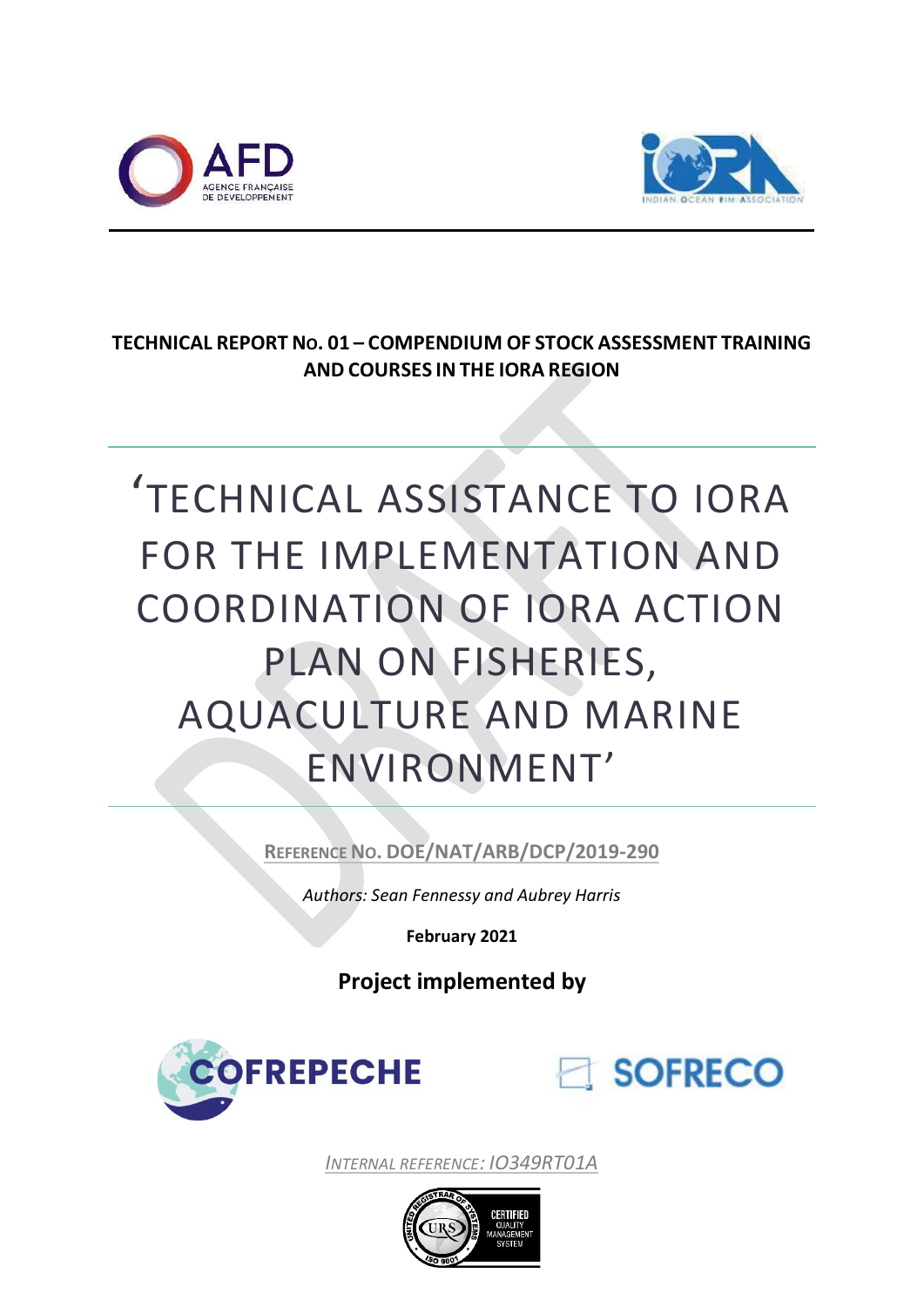# TABLE OF CONTENTS

<span id="page-1-0"></span>

| 1.                                                                                             |                                                                                                      |  |  |
|------------------------------------------------------------------------------------------------|------------------------------------------------------------------------------------------------------|--|--|
| 2.                                                                                             |                                                                                                      |  |  |
| 3.                                                                                             |                                                                                                      |  |  |
| 4.                                                                                             |                                                                                                      |  |  |
| 5.                                                                                             |                                                                                                      |  |  |
| Suggestions how countries could increase their human and institutional capacity in stock<br>6. |                                                                                                      |  |  |
| 7.                                                                                             |                                                                                                      |  |  |
| 8.                                                                                             |                                                                                                      |  |  |
| 9.                                                                                             |                                                                                                      |  |  |
|                                                                                                | Appendix 1: Brief profiles of entities in Indian Ocean countries which have, or potentially have, or |  |  |
|                                                                                                | Appendix 2: Examples of under/postgraduate stock assessment courses presented at universities        |  |  |
|                                                                                                |                                                                                                      |  |  |
|                                                                                                | Appendix 4: Examples of recent short training courses in stock assessment in the IO region 23        |  |  |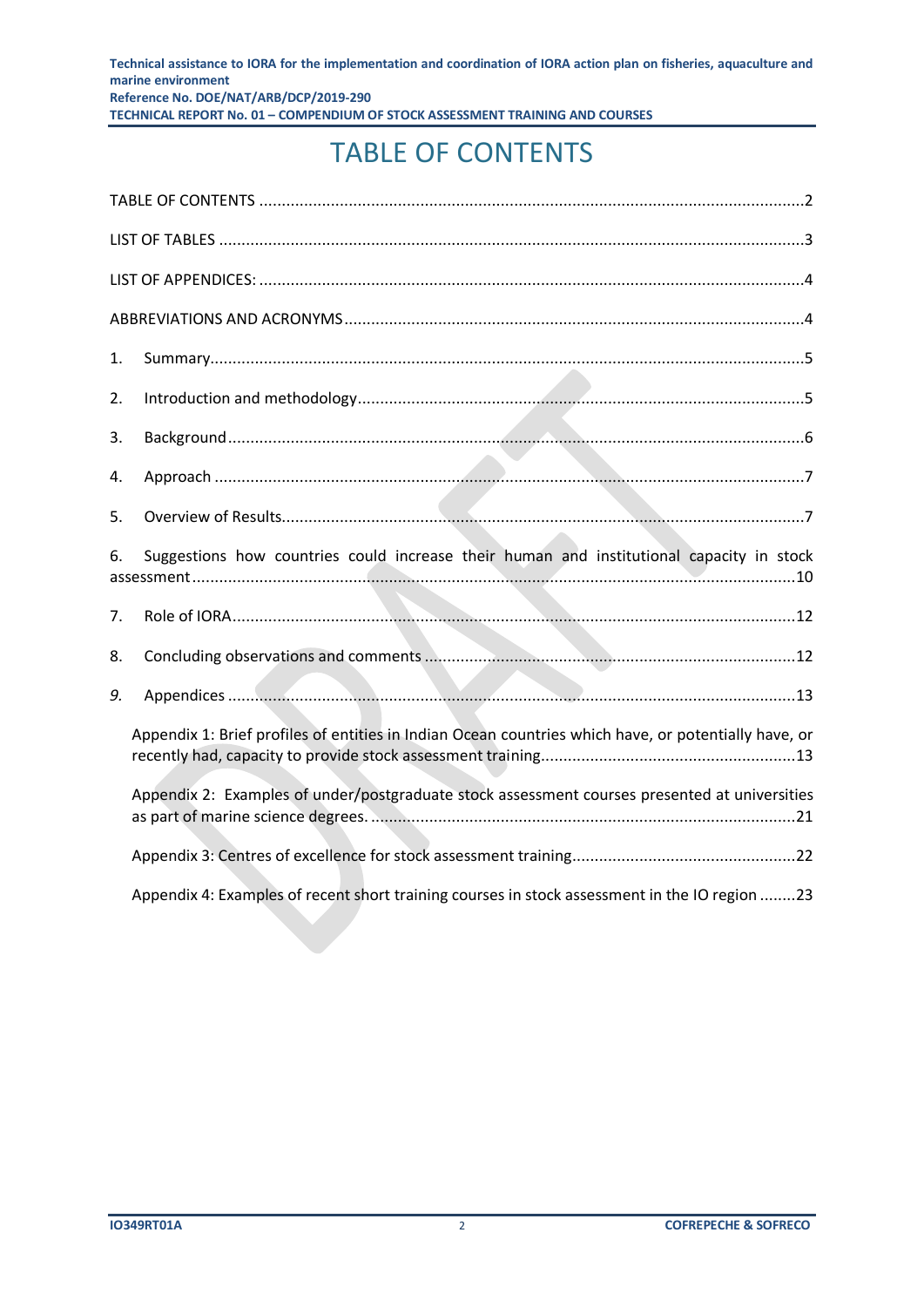# LIST OF TABLES

<span id="page-2-0"></span>

| Table 1: IORA countries and the number of their entities which have, or potentially have, or recently |
|-------------------------------------------------------------------------------------------------------|
| had, capacity to provide stock assessment training at some level (including university undergraduate  |
|                                                                                                       |
|                                                                                                       |

[Table 2: Entities based in the IO region which have, or potentially have, or recently had, capacity to](#page-7-1)  provide stock assessment training [......................................................................................................8](#page-7-1)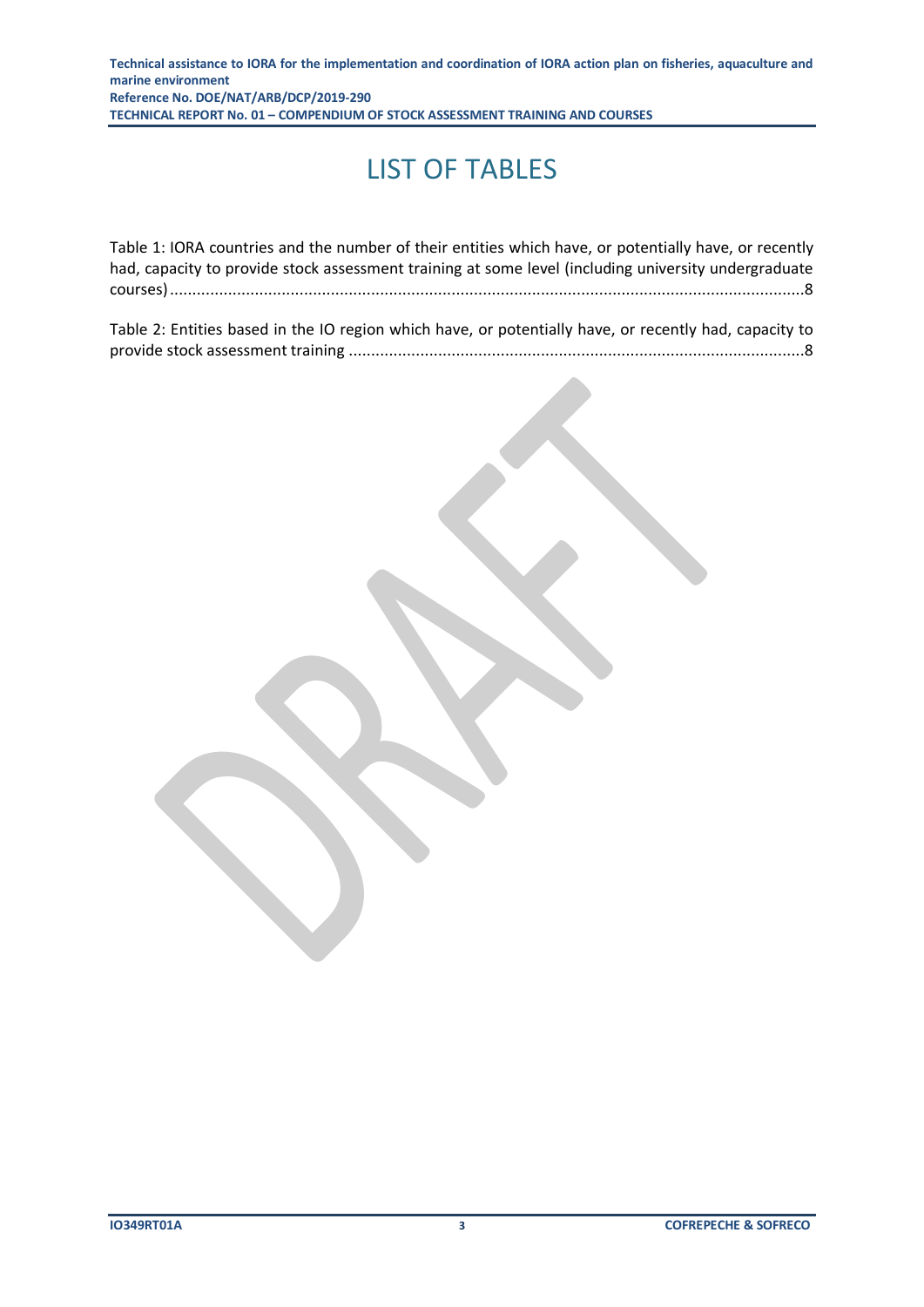LIST OF APPENDICES:

<span id="page-3-0"></span>

| Appendix 1        | Brief profiles of entities in Indian Ocean countries which have, or potentially have, or recently<br>had, capacity to provide stock assessment training |
|-------------------|---------------------------------------------------------------------------------------------------------------------------------------------------------|
| <b>Appendix 2</b> | Examples of under/postgraduate stock assessment courses presented at universities as part<br>of marine science degrees                                  |
| <b>Appendix 3</b> | Centres of excellence in stock assessment training                                                                                                      |
| Appendix 4        | Examples of recent short training courses in stock assessment held in the IO region                                                                     |

# ABBREVIATIONS AND ACRONYMS

<span id="page-3-1"></span>

| <b>ABNJ</b>    | Areas Beyond National Jurisdiction                           |
|----------------|--------------------------------------------------------------|
| <b>APFIC</b>   | Asia-Pacific Fishery Commission                              |
| <b>BOBLME</b>  | Bay of Bengal Large Marine Ecosystem                         |
| <b>CCSBT</b>   | Commission for the Conservation of Southern Bluefin Tuna     |
| <b>CEFAS</b>   | Centre for Environment, Fisheries and Aquaculture Science    |
| <b>CIFE</b>    | <b>Central Institute of Fisheries Education</b>              |
| <b>CMFRI</b>   | <b>Central Marine Fisheries Research Institute</b>           |
| <b>CSIRO</b>   | Commonwealth Scientific and Industrial Research Organisation |
| <b>DIFS</b>    | Department of Ichthyology and Fisheries Science              |
| <b>DPIRD</b>   | Department of Primary Industry and Regional Development      |
| <b>ESSO</b>    | Earth System Science Organization                            |
| <b>FAO</b>     | Food and Agriculture Organization of the United Nations      |
| <b>FIDEA</b>   | Fishing Data East Africa project                             |
| <b>ICAR</b>    | Indian Council of Agricultural Research                      |
| <b>ICLARM</b>  | International Center for Living Aquatic Resources Management |
| <b>IFREMER</b> | Institut français de recherche pour l'exploitation de la mer |
| $\mathsf{IIP}$ | National Institute for Fisheries Research                    |
| <b>INCOIS</b>  | <b>Indian National Centre for Ocean Services</b>             |
| IO             | <b>Indian Ocean</b>                                          |
| <b>IORA</b>    | Indian Ocean Rim Association                                 |
| <b>IOTC</b>    | Indian Ocean Tuna Commission                                 |
| <b>MARAM</b>   | Marine Resource Assessment and Management Group              |
| <b>MoU</b>     | Memorandum of Understanding                                  |
| <b>MS</b>      | <b>Member States</b>                                         |
| <b>MSc</b>     | <b>Masters in Science</b>                                    |
| <b>NGO</b>     | Non-Governmental Organisation                                |
| <b>NOAA</b>    | National Oceanic and Atmospheric Administration              |
| <b>NPO</b>     | Non-Profit Organisation                                      |
| PhD            | Doctorate of Philosophy                                      |
| <b>RFMO</b>    | Regional Fisheries Management Organization                   |
| <b>SEAFDEC</b> | South-East Asian Fisheries Development Centre                |
| <b>SWIOFC</b>  | South West Indian Ocean Fishery Commission                   |
| <b>UBC</b>     | University of British Columbia                               |
| <b>WAFMRL</b>  | Western Australian Fisheries and Marine Research Labs        |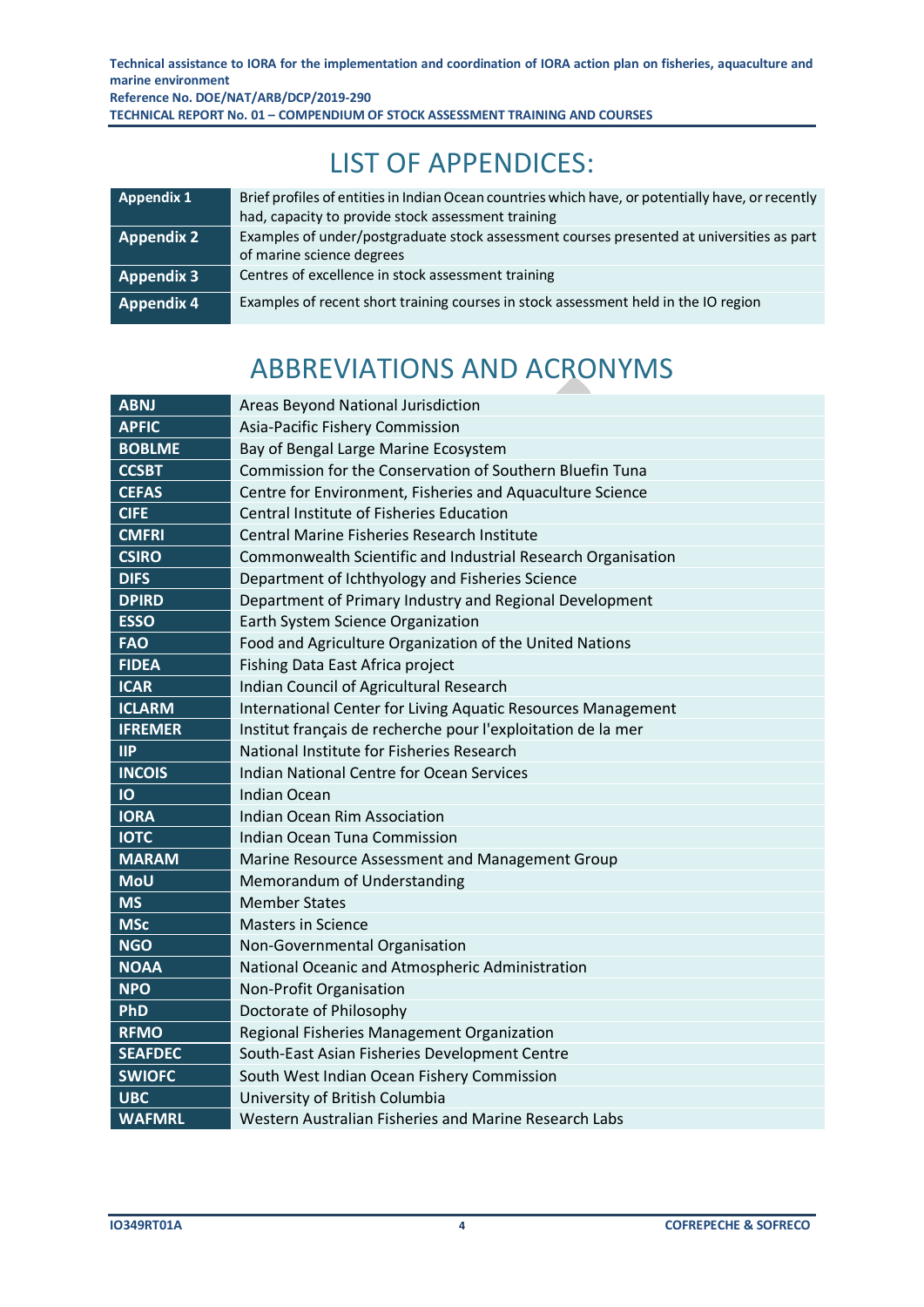# <span id="page-4-0"></span>**1. Summary**

Management of fisheries resources requires knowledge of the size of the resources and the extent to which they can sustain exploitation. Assessing these components is known as stock assessment, a process which generates scientific recommendations for managers and decision-makers. In response to expressed needs by Member States of the Indian Ocean Rim Association (IORA) for stock assessment capacity building, a compendium of entities capable of providing stock assessment training at a variety of levels was produced, including synopses of their capabilities and contact details. Regional (west, north and east) centres of excellence were identified, which are particularly suited to building such capacity, depending on specific needs. Recommendations are made regarding the various types of stock assessment training which could be provided to undergraduate students, scientists and managers in IORA countries.

# <span id="page-4-1"></span>**2. Introduction and methodology**

The Indian Ocean Rim Association (IORA) and France through the Agence Française de Développement (French Development Agency) (AFD) signed a Memorandum of Understanding (MoU) on the 9th March 2020 for "Strengthening the Capacities of IORA in Promoting the Blue Economy and Fisheries Management".

The partnership will support the implementation of the IORA Action Plan (2017-2021) with an allocation of EUR1 million over three years. It will offer expertise, training, networking and material resources to decision makers, officials and experts working to promote regional cooperation in blue economy and fisheries management issues. In addition, the project will strengthen the capacity of the IORA Secretariat.

The overall objective of the technical assistance (TA) is to "support IORA and its Member States in the coordination and implementation of the Action Plan on Blue Economy and Work Plan of IORA CGFM, with a strong focus on fisheries, aquaculture and protection of marine environment."

One of the specific objectives of this project is "to promote sustainable fisheries management". In the context of this objective, the activity 2.1 "Initiate a Capacity Building programme in fish stock assessment" is planned as part of the IORA Action plan.

The methodology adopted within that activity is to produce a compendium of existing institutions in the IORA region that provide stock assessment courses or related facilities largely from available internet and public sources . Also, to separately seek information from IORA Member States (MS) on their existing capacities and needs for stock assessment capacity within a concise questionnaire sent to IORA MS focal points through the IORA Secretariat so that these can be analysed in relation to available facilities to provide the basis for the development of a capacity programme. Such a programme would have to be in collaboration with the regional fisheries organisations and relevant institutions over the longer term (> 3 years).

The questionnaire was developed by the Main Resident Expert of the project with assistance of a Fisheries Management expert recruited under the Study Fund. It was sent to the IORA MS in October 2020 through the IORA Secretariat and will be the subject of a separate analysis and report when sufficient responses are received. In January 2021, the level of response from the IORA MS was 45%.

The present report starts with a background to stock assessments, what they are and their importance to sustainable fisheries management. It follows with the approach used to collect and collate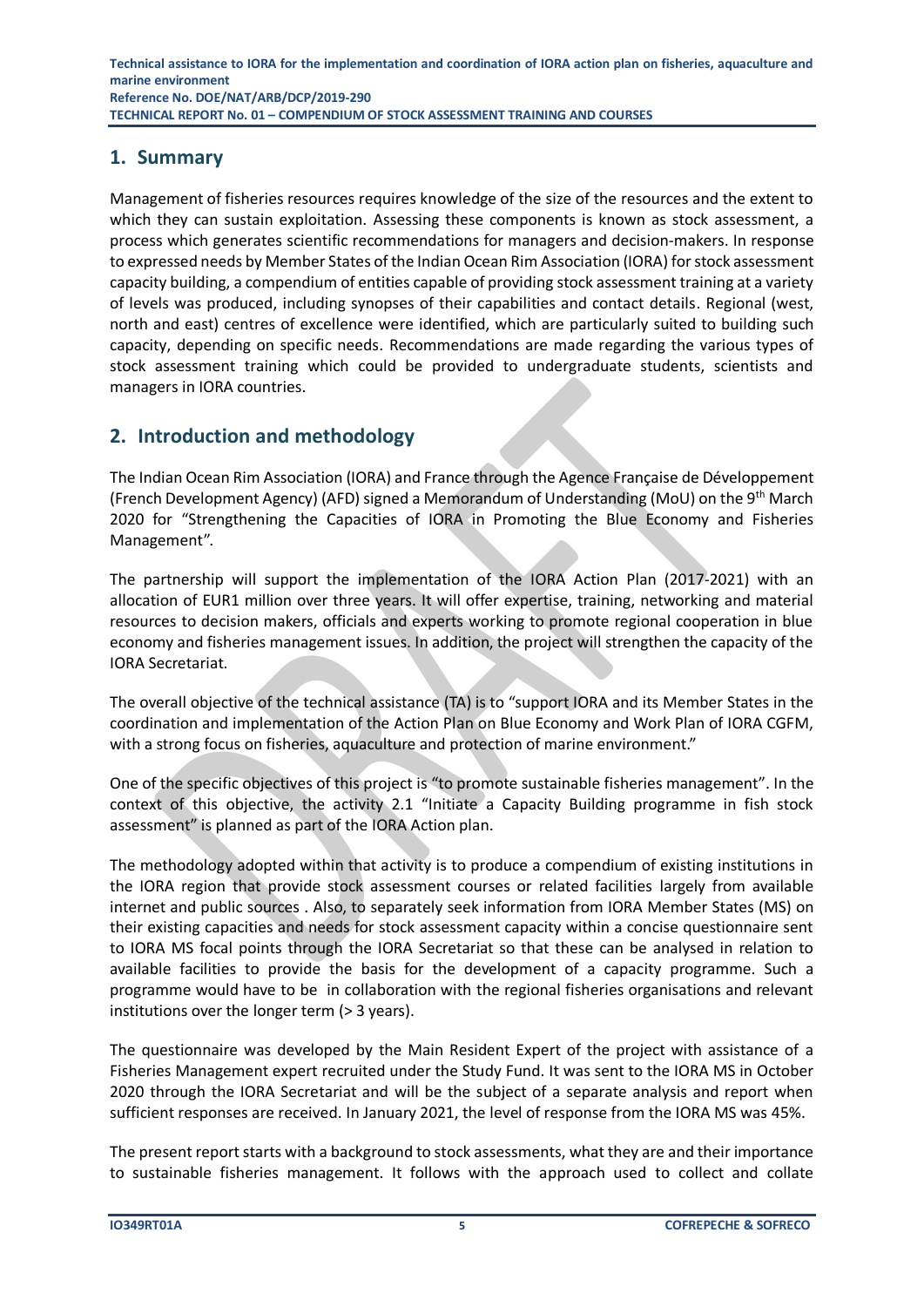information for the report. An overview of the results is subsequently provided summarizing the entities found and their distribution across countries and institutions. This section makes reference to four appendices within which the various entities are presented with their internet links to provide easy and comprehensive access to the reader, depending on the reader's particular interest. They provide profiles of entities in Indian Ocean countries which have capacity to provide stock assessment training, examples of under/post-graduate stock assessment courses, centers of excellence for stock assessment training, and examples of recent short training in stock assessment undertaken in the IORA region. The report continues with suggestions on how countries could increase their human and institutional capacity in stock assessment and is followed by the possible role of IORA in this process. Finally, the report makes some concluding observations and comments.

# <span id="page-5-0"></span>**3. Background**

Formal stock assessments are typically a combination of mathematical and statistical models that are used to estimate stock (resource) abundance and to predict the response of the stock to harvesting pressure. Fish (fisheries) stock assessment is required to be undertaken when management agencies or states have to make decisions about suitable levels of allowable harvesting in order to ensure longterm sustainability of resources. Without stock assessment information, there is substantial risk that resources will be over-exploited, resulting in economic losses and/or declines in food availability for humans, as well as wider ecosystem effects driven by declines in species caught by fisheries. Stock assessment can also provide spatial and temporal information to assist in allocating equitable access to resources (between countries, and also between the various fisheries sectors which access the resource). Such decision-making is particularly complicated when a resource is shared between several countries or occurs in the high seas in Areas Beyond National Jurisdiction (ABNJ).

To interpret data needed for stock assessment and management, knowledge is needed of resource population processes (e.g. growth, natural mortality, and recruitment), and of the fisheries (e.g. selectivity, catches), and of appropriate data sampling processes. Unfortunately, there is a lack of understanding of these aspects for most stocks, and there is a lack of relevant and reliable data needed to assess the status of all stocks. Further, the lack of stock assessment scientists and the consequent lack of directed technical effort are obstacles to assessing all stocks and to improving fisheries management - there is a lack of critical mass due to the specialized nature of stock assessment. This is however not a situation unique to the Indian Ocean, it is a global problem. One way to start overcoming this is via collaboration among institutions, and IORA is attempting to promote this, following the indication by numerous IORA countries of their need for capacity building in stock assessments as expressed in the IORA Working Group on the Blue Economy<sup>1</sup>. A first step is to determine what stock assessment capacity exists in the IORA region and what institutions are able to provide capacity building. To this end, a questionnaire survey on local assessment capacity and needs was distributed to IORA MS, and a compendium of IO institutions with stock assessment training capacity was produced - the latter is the subject of this document.

<sup>1</sup> First Meeting of the Working Group on the Blue Economy, Mauritius, 5-6 December 2019. Final Report. IORA Secretariat.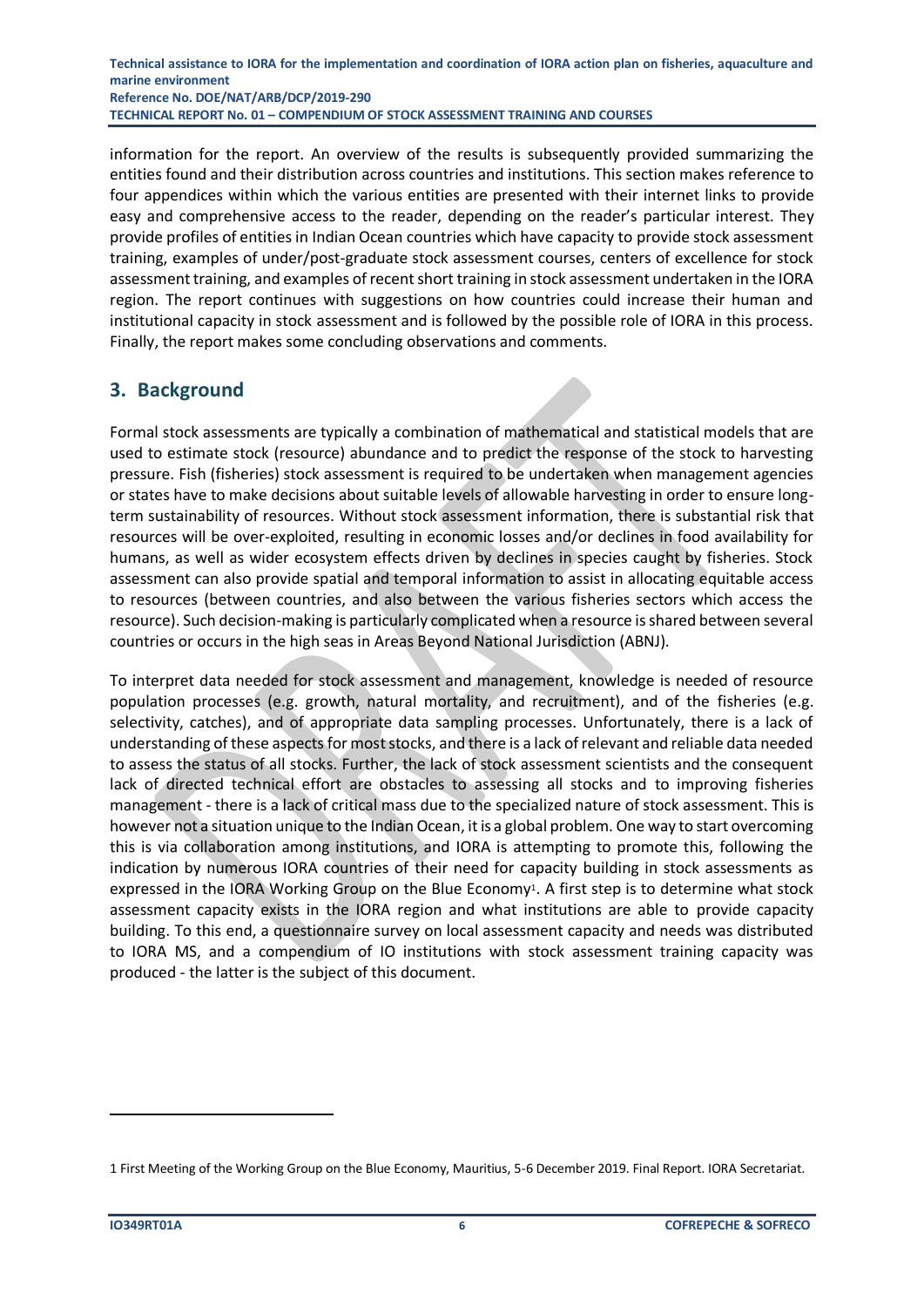# <span id="page-6-0"></span>**4. Approach**

There were several approaches used to identify entities in the IO involved in stock assessment training, or which have related facilities/capacity. First, a focussed internet search was undertaken on Google, Google Scholar and Research Gate using the search terms "Indian Ocean", "stock assessment" and "stock assessment course", limited to the years 2015 to 2020. Then the search was repeated for each IORA country individually. The websites of entities identified this way either provided adequate information, or, if information was not available, email addresses were available for contact persons who are responsible for, or are involved in, stock assessment and/or training. These persons were emailed to determine the stock assessment training capacity of the entity to which they are affiliated/belong.

The responses from questionnaires distributed to IORA MS on stock assessment capacities that had been received were also followed up for possible links to entities - sometimes these responses listed universities or other institutions in their capacity section. To the extent possible these were followed up also through internet searches making use of Google translating facilities to search for key words in the national languages. Thirdly, the Fisheries Management Expert<sup>2</sup> and the Main Resident Expert<sup>3</sup> of this technical assistance project have knowledge of entities which have stock assessment capacity in the Indian Ocean; the websites of these entities were consulted to establish details of their involvement in training, and in some cases, individuals at these entities who are known to the Experts were approached directly for information. Finally, in order to broaden the search, the terms: "fish resources assessment" or "fisheries assessment", and "Indian Ocean", were used in a Google Scholar search, and the websites of additional likely entities produced by these searches were examined for their stock assessment capacity. If any IORA MS were still missing in the list at this point, a Google search using "marine science/biology" and "country name" were used to identify possible entities there. The information gathered was captured in an Excel spreadsheet, and the findings are provided below and in appendices.

# <span id="page-6-1"></span>**5. Overview of Results**

Of the 27 entities identified from the initial focussed internet searches, 21 were emailed for information to supplement that on their websites - 7 responded, providing varying levels of information, mostly of a qualitative nature. Information from a further 18 entities known to the Experts was obtained independently, and another 12 were added via the broader subject searches or were listed by IORA MS in questionnaires or other communications i.e. 55 entities from 21 countries were identified, of which 33 from 13 IORA countries (Table 1) currently undertake or have recently provided stock assessment training in the Indian Ocean region, or have the potential capacity to present some level of training. The remainder (9 IORA countries<sup>4</sup>) have some involvement in stock assessments but do not appear to have capacity to provide training. Note that it is possible that there are other entities which present courses on, or related to, stock assessment and which were not identified during the searches – perhaps because of language or terminology issues, or because stock assessment training

<sup>2</sup> Dr Sean Fennessy, Oceanographic Research Institute, Durban, South Africa.

<sup>3</sup> Mr Aubrey Harris, Main Resident Expert, Technical Assistance Project for the Implementation and Coordination of the IORA Action Plan in fisheries, aquaculture and the marine environment.

<sup>4</sup> Comoros, Madagascar, Maldives, Seychelles, Singapore, Somalia, United Republic of Tanzania, United Arab Emirates and Yemen.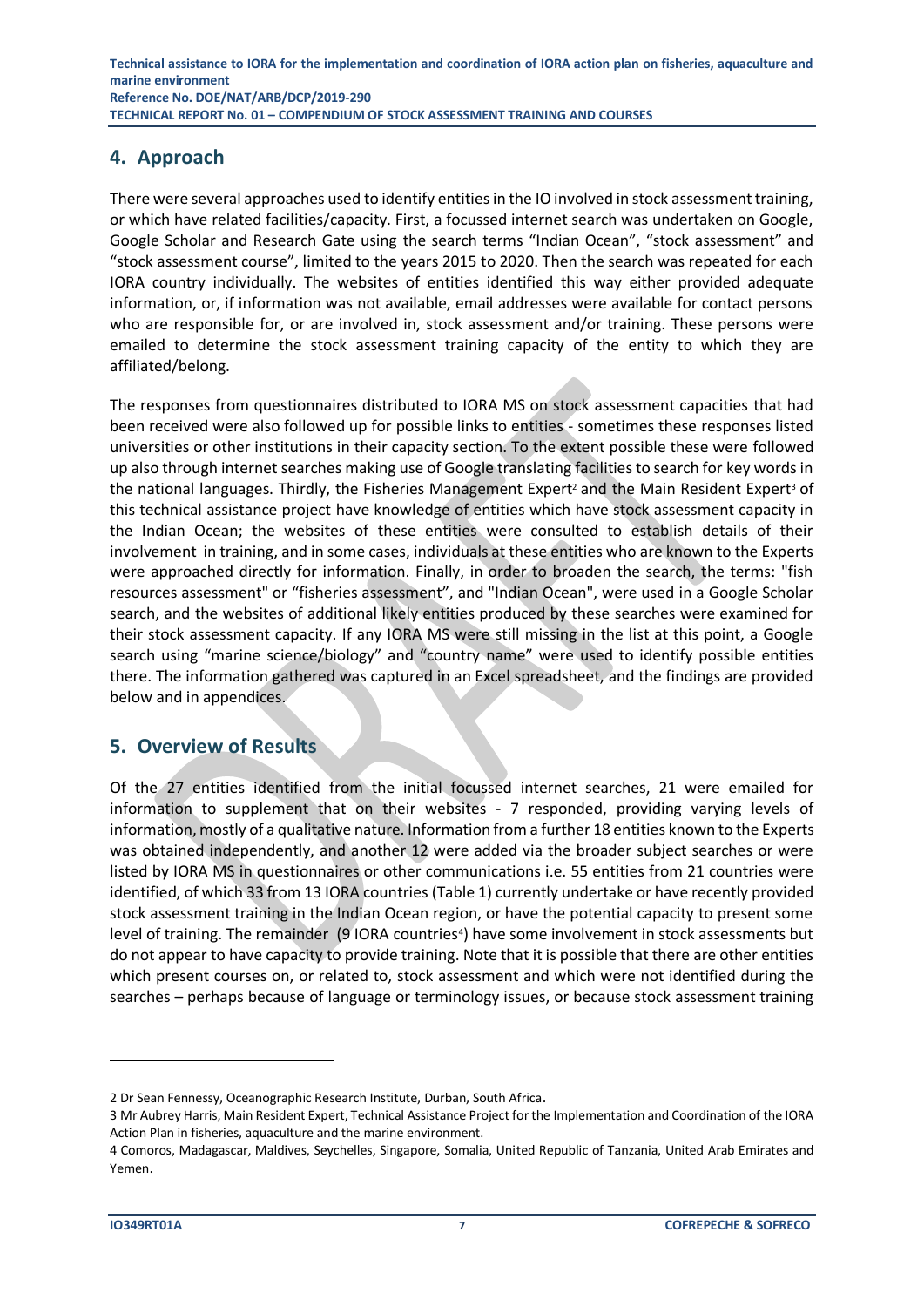capacity is not clearly identified in the main webpages of these entities, or because webpages were not accessible/non-functional – perhaps due to COVID.

<span id="page-7-0"></span>Table 1: IORA countries and the number of their entities which have, or potentially have, or recently had, capacity to provide stock assessment training at some level (including university undergraduate courses).

| No.            |
|----------------|
| 12             |
| $\overline{2}$ |
| 4              |
| $\overline{2}$ |
| $\overline{2}$ |
| $\mathbf{1}$   |
| $\mathbf{1}$   |
| $\mathbf{1}$   |
| $\mathbf{1}$   |
| $\mathbf{1}$   |
| 4              |
| $\mathbf{1}$   |
| 1              |
|                |

Note that Regional entities/projects based in countries are not included here.

The nature of an overall 41 entities with training capacity is diverse, with national institutes and universities dominating (Table 2). Note that entities which have training capacity, but which are not based in the IO region (e.g. NOAA, University of British Columbia) are not listed here, nor are private/consulting companies, but their potential role is explored later. Of the 41 entities, 33 can be considered National, comprising universities or institutes/departments etc; 8 are Regional fisheries bodies/organizations/ projects. Brief descriptions of these entities and their involvement in stock assessment training are provided in Appendix 1.

<span id="page-7-1"></span>Table 2: Entities based in the IO region which have, or potentially have, or recently had, capacity to provide stock assessment training.

| <b>Entity type</b>                   | No. |
|--------------------------------------|-----|
| <b>National Institute</b>            | 12  |
| Research Institute                   | 3   |
| University                           | 10  |
| University institute                 |     |
| <b>National Departments</b>          |     |
| Regional fisheries entities/projects | я   |
|                                      |     |

Most of the university/university institutes identified offer annual courses in stock assessment to their own undergraduate and/or postgraduate students, as part of the curriculum for a marine science degree. The courses range from basic to fairly advanced as students progress through the system (see Appendix 2 for examples), and are mostly presented by university staff, occasionally with contributions from experts from other institutions. Some universities accept foreign students, although it is not always explicitly stated. Some university staff are involved in stock assessments as research projects.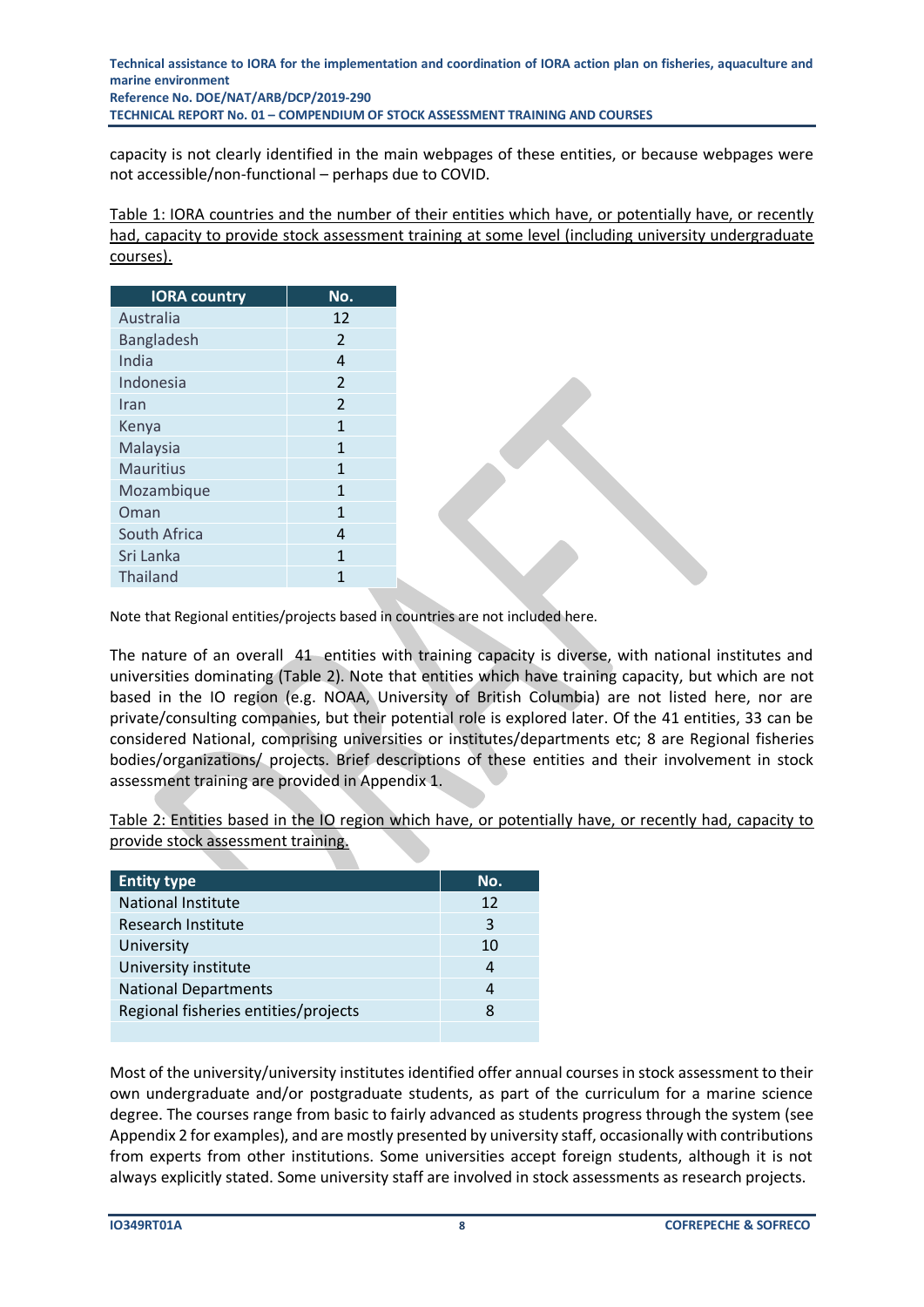Identified national departments undertake applied fisheries research and are generally part of ministries of agriculture/fisheries, to which they provide management advice on stock status. They may have both stock assessment research capacity and training capacity, or have their own research institutes with this capacity; additional training capacity may be sourced from other entities if required. Training is not always via formal courses and is not routinely carried out, but is provided inhouse as needed. Some of these national departments/institutes are extremely capable (see Appendix 3) and sometimes accept external requests to present training courses; these courses can be customized for students, scientists or managers. Frequently, staff at national departments/ institutes participate in regional stock assessment activities as well as in training which is co-ordinated by regional fisheries entities.

Most of the regional entities with training capacity are advisory/management bodies, promoting sustainable utilization, management and development of living marine resources. Some focus on coastal fisheries, others on high seas fisheries which are more complex in terms of stock assessments owing to their shared nature. They are mostly permanent bodies, although there is one regional project which has been running for several years, and one project which concludes soon. Several of the regional entities have branches/units located in different countries, with some level of separation of specialization. Stock assessment training capacity is not always located within the entity itself, but may draw on scientists/experts from member states or from extra-regional bodies or institutions. Courses are held irregularly, and vary in level of complexity (examples in Appendix 4). Some have funds assigned for capacity building in order to ensure compliance with conservation and management measures, and data requirements. Several of the regional entities operate under the aegis of FAO, which can be seen as an extra-regional (global) player, having stock assessment training capacity in its own right, and has run training courses in the IO (Appendix 4).

Not listed in the compendium are other extra-regional entities which are capable of presenting, or have already presented, stock assessment training courses in the IO on an ad hoc basis. These include several fisheries research facilities located in the Americas and Europe, such as NOAA, University of British Columbia, and CEFAS<sup>5</sup>. Also not listed are several private companies which have capacity for and interest in presenting stock assessment training on a consultancy basis. The impression from the compendium could be gained that there is considerable capacity in the region; however, considering only those entities which can be explicitly identified as having presented training courses using their own staff, excluding university courses, then only 10 entities have this capability; several of these are described in Appendix 3.

<sup>5</sup> <https://oceans.ubc.ca/research/research-themes/> ; <https://www.fisheries.noaa.gov/topic/population-assessments> ; https://www.cefas.co.uk/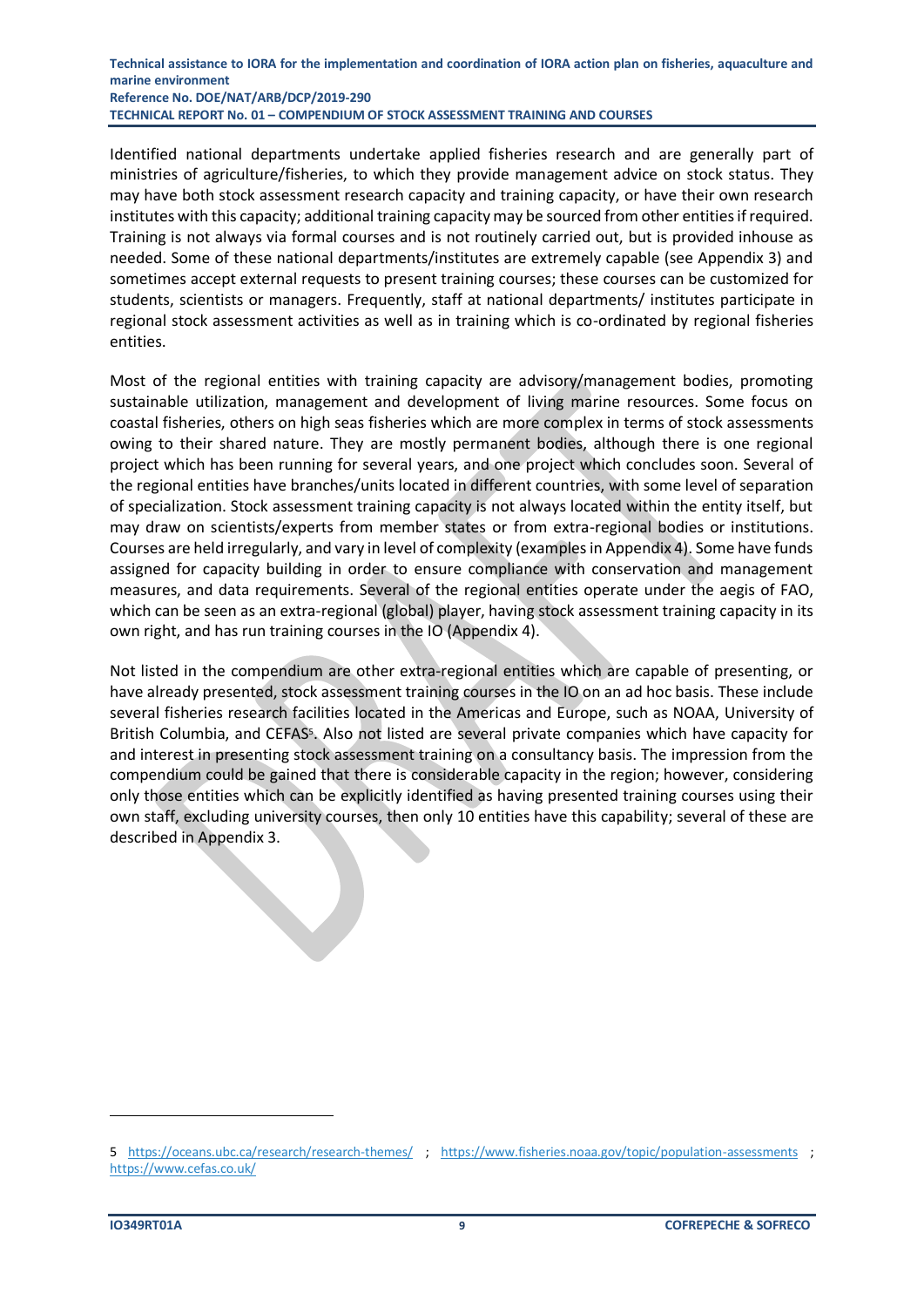# <span id="page-9-0"></span>**6. Suggestions how countries could increase their human and institutional capacity in stock assessment**

Most fisheries scientists and managers come through a university system which exposes them to basic fisheries and stock assessment concepts at undergraduate level while studying for a marine science degree. These courses have a role in encouraging the interest of young undergraduates to pursue a stock assessment career. Those graduates who have aspirations to focus on stock assessment continue to study this subject further at postgraduate level, assuming they have the means and access to a university which offers this advanced training. If they do not have access to such facility, and they commence work at a national fisheries institute, they will be poorly equipped to undertake stock assessments. Prospective managers who continue to study further (to obtain financial and administrative skills) likely will also not be exposed to stock assessment again until they start work, and will be poorly prepared for this. This explains the frequently-expressed requests from member states for stock assessment training.

It is important to recognize that there are two different types of stock assessment training – one to enable people (scientists) to undertake stock assessments so as to make recommendations for management, and one to enable people (managers, fishers etc.) to understand the outputs of stock assessments so as to make input on management decisions. To undertake a stock assessment requires a considerable level of numeracy (mathematical ability), particularly for advanced assessments. And, formal stock assessments require considerable amounts of high quality data which are often lacking for the non-industrial fisheries which predominate in the IORA region. This latter issue has been recognized, with FAO organizing workshops for participants to undertake assessments for data-poor fisheries, for example using Productivity Susceptibility Analysis and weight of evidence approaches. IORA member states which express the need for stock assessment training need to consider the type of training they require and provide the appropriate level of detail about this.

There is little to indicate that courses for training of decision-makers and managers on how to interpret stock assessment findings and results have been held in the region, apart from one presented by MARAM in 2017. Interestingly, the premise for the course was that most fisheries scientists do not necessarily carry out detailed stock assessments themselves (recommended that these are done by applied mathematicians – see below), but they do need to be able to contribute - particularly with regard to data considerations, development of assessments, and interpretation of their results, particularly in the context of management. The purpose of the 2017 course was to assist scientists, managers and industry to interpret results of stock assessment analysis, and in particular to understand what aspects to focus on and what questions they should be asking those who did the assessment. The course was attended by around 40 fishery scientists, managers and other stakeholders (e.g. fishing industry executives), mainly from South Africa but also Angola, Namibia and Mauritius. They focussed on stock assessment overview and results interpretation, rather than on technical details of stock assessment itself, and generated much discussion and positive reactions from participants. The course presenters believe it is better to hold courses on how to ask questions about stock assessment results (rather than running short training courses on how to do stock assessments), so that scientists/managers/decision-makers are better equipped to interact in scientific fishery meetings which develop management recommendations.

There is a perspective which maintains that short training courses for life science students in the fundamentals of stock assessment are a waste of time, as these courses usually do not have enough time to include adequate mathematical content to enable participants to understand stock assessment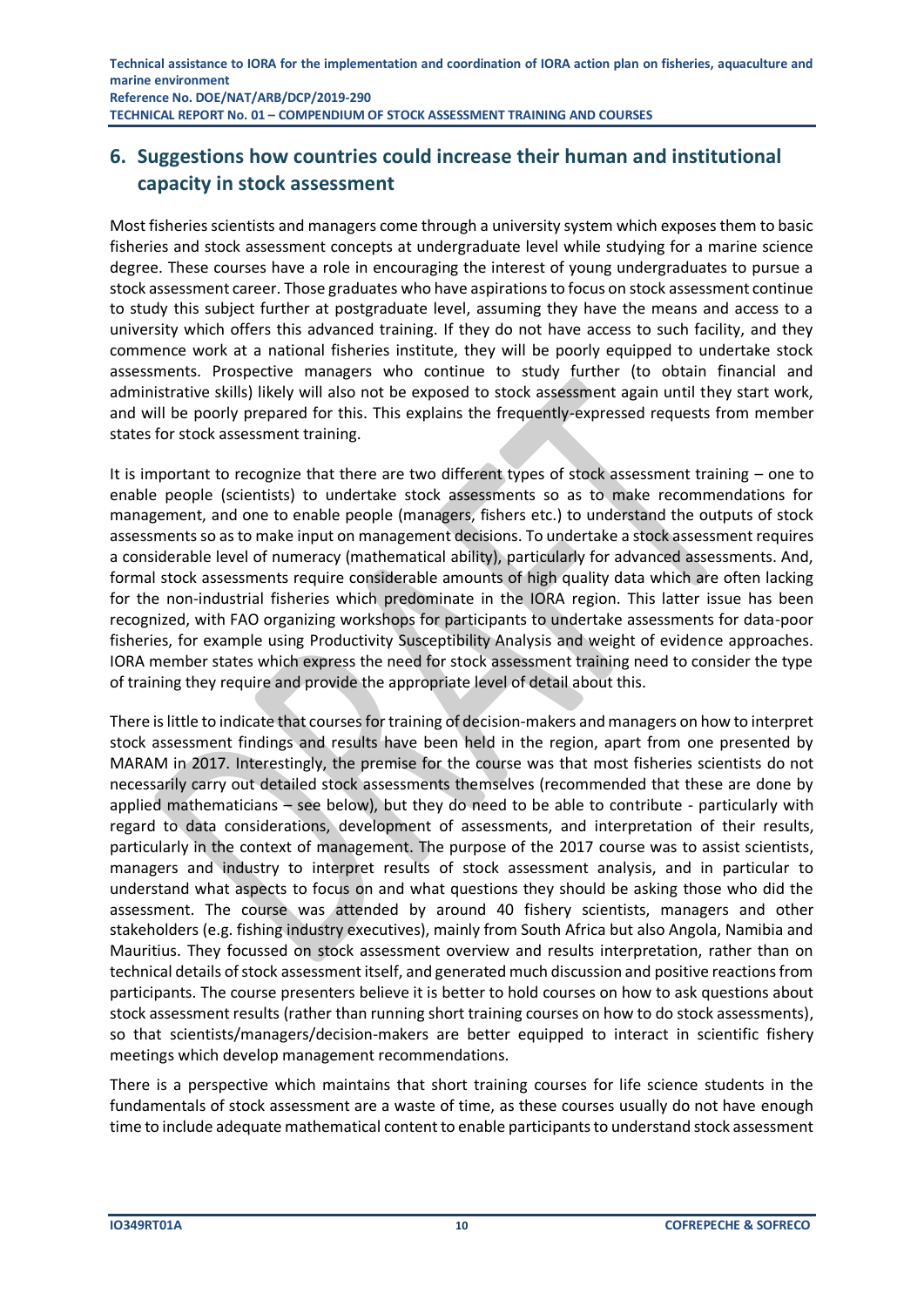concepts (Maunder and Piner 2015)<sup>6</sup>. And life science students frequently do not have the interest, numerical aptitude and skills to pursue stock assessment as a speciality. Applied mathematics graduates are needed for stock assessment, but there are very few universities in which such graduates are provided with fisheries stock assessment research opportunities. A 1-year post-PhD diploma programme has been suggested as the quickest way to train the stock assessment scientists needed and may require collaboration between several facilities to provide mentoring and practical experience (Maunder and Piner 2015). Note that this was suggested in the context of northern hemisphere, firstworld nations where there is considerably more stock assessment training expertise available, but it may be a useful model for IORA to promote – at least for increasing capacity of scientists from IO MS to undertake formal stock assessments. An alternative is to promote thesis-based MSc degrees with a strong stock assessment focus, and with suitable supervision from appropriate specialists in this field.

Based on the information gathered for the compendium, it is apparent that there are three geographic centres of regionally-available expertise for stock assessment training in the Indian Ocean: western (South Africa), northern (India) and eastern (Australia). Of these, the only centre that currently regularly hosts training for non-students is India. The western and eastern centres do not regularly present courses, possibly because they do not consider effort spent in preparing and presenting such courses to be worthwhile - participants return home and there is limited critical mass at their home institutes to implement learnt techniques, or their local data sets are inadequate to undertake assessments. Additionally, some of the scientists at these centres who are capable of presenting stock assessment training are busy enough undertaking assessments without giving up time to conduct training. This suggests that there may be scope for a dedicated training facility which runs regular training courses (other than for students), and which is accessible to candidates from the IO region. The entities which already have excellent training facilities, and which have positioned themselves to offer stock assessment training to foreign participants, are presented in Appendix 3 - these would be a logical starting point for IORA member states to consider if they have candidates requiring training.

The aforementioned are possible options for regular training and highlighting them is not meant to diminish the role of the other entities which also contribute to stock assessment capacity building in the region. FAO (and its commissions etc), SEAFDEC, BOBLME and Worldfish all run and/or facilitate training, but their courses are held on an ad hoc basis. It is anticipated that they will continue to do so, ideally by way of contributing training expertise or other support (funding, course materials) to more regular training. It is apparent that, more often than not, there are multiple entities and stakeholders which collaborate in order to ensure that training courses take place. Also not excluded is the contribution of expertise from extra-regional facilities which specialize in stock assessment training, such as NOAA and UBC.

<sup>6</sup> Maunder, M.N. and Piner, K.R. 2015. Contemporary fisheries stock assessment: many issues still remain. ICES Journal of Marine Science 72(1): 7-18.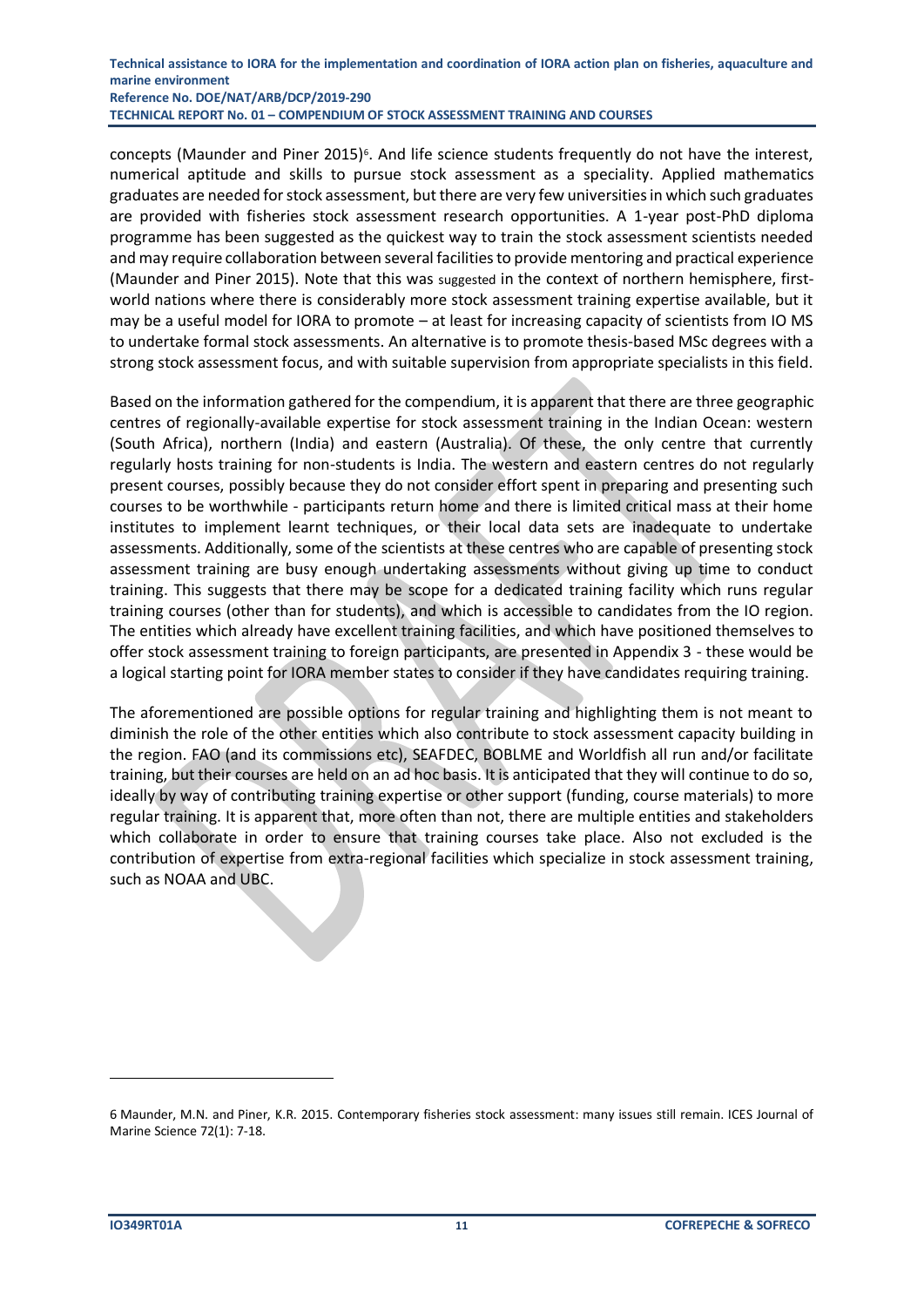# <span id="page-11-0"></span>**7. Role of IORA**

There is little IORA can do regarding university undergraduate level stock assessment training on a regional basis – individual universities will have their own priorities and capacities. However, there is scope for IORA to provide support for regular postgraduate courses in stock assessment for worthy candidates from the region, and for training of fisheries managers in this field – to be hosted at the capable entities described in Appendix 3. This support could be at a variety of levels: Regularly determining demand for such courses by issuing calls for expressions of interest from candidates; contributing to the list of topics to be covered in courses; and soliciting and/or providing funding for running of courses and supporting candidates' attendance. IORA could thus be a facilitator and promoter of improving capacity – by regularly updating information on availability and types of training capacity, as well as guiding Member States to suitable providers of training.

The exercise of providing information, overview and raising the awareness of MS to relevant courses and centres of excellence could be extended, too. Through the direction of the Cluster Group for Fisheries Management, IORA could partner with a key regional provider in organising stock assessment training aimed at those countries with particular requirements that are reflected in their feedback from the stock assessment capacity questionnaires. It may include the possibility of a long-term regional programme with IORA member and partner support. To develop such a programme would require further collation, analysis, liaison with a member or partner, and programme formulation and funding.

Since Universities are the main repository of this knowledge and training over the long-term, there should perhaps be a role for the Academic group. The initiatives for the Chair of Indian Ocean Studies, and University Mobility in the Indian Ocean Rim (UMIOR) are relevant in this respect. There may be merit in IORA identifying suitable applied mathematics students from the region, and initiating a regional centralized post-graduate specialist stock assessment course, with training by experts from South Africa and Australia, and IORA Dialogue Partners US, UK, China, France (IFREMER, NOAA, UBC, MARAM, CSIRO), and FAO. That would address formal stock assessment training.

# <span id="page-11-1"></span>**8. Concluding observations and comments**

Introductory courses on stock assessment are quite widely available at universities in the IORA region, as part of general undergraduate marine biological courses. These provide a taste of the skills that are required to undertake assessments. However, undertaking formal assessments requires a high level of numeracy, and is best done as part of postgraduate research projects by applied mathematics graduates under the guidance of experienced supervisors – as opposed to short training courses which have little impact in the long term. Having said this, though, there is scope for the establishment of a regional post-graduate extended course in stock assessment, which could be hosted by one or more of the regional centres of excellence. There is also scope for shorter courses aimed at fisheries scientists, managers and decision-makers, which would provide the background and principles of stock assessment, enabling participants to understand outputs and recommendations generated by stock assessment analyses – as opposed to actually undertaking actual assessments - thus enabling these stakeholders to be better informed as to how use the information provided by experts, in the interest of national and regional agendas. IORA Member States should be guided as to how to more explicitly describe the level of stock assessment capacity-building required, and who it is aimed at.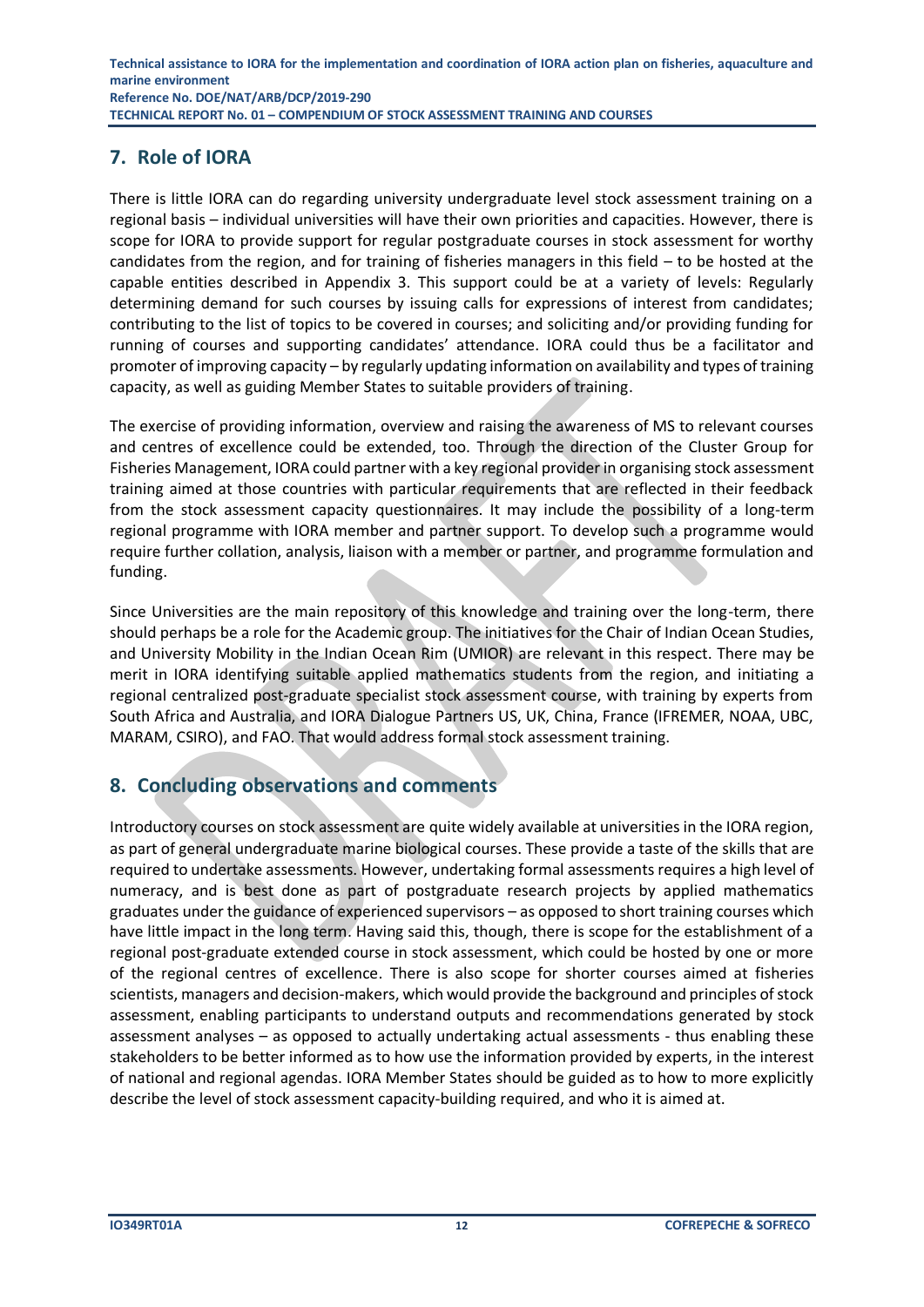# <span id="page-12-0"></span>*9.* **Appendices**

<span id="page-12-1"></span>**Appendix 1: Brief profiles of entities in Indian Ocean countries which have, or potentially have, or recently had, capacity to provide stock assessment training.**

Official email contacts are provided. Entities are listed alphabetically by country and alphabetically by entity within country.

### *NATIONAL ENTITIES*

#### **Australia**

#### **Centre for Marine Science and Technology, Curtin University**

Undergraduate course includes modules delivered by staff actively researching a variety of fields including sustainable fisheries. Staff have undertaken individual species' stock assessment projects, so are capable of presenting assessment training. [https://scieng.curtin.edu.au/schools/school-of](https://scieng.curtin.edu.au/schools/school-of-molecular-and-life-sciences/ecology/coastal-marine-science/)[molecular-and-life-sciences/ecology/coastal-marine-science/](https://scieng.curtin.edu.au/schools/school-of-molecular-and-life-sciences/ecology/coastal-marine-science/) Contact: [MLS-Admin@curtin.edu.au](mailto:MLS-Admin@curtin.edu.au)

#### **Centre for Sustainable Tropical Fisheries and Aquaculture, James Cook University**

Undergraduate and postgraduate (MSc) courses in stock dynamics, use of population models and fisheries management tools. Research includes maximising social, environmental and economic benefits of wild fisheries and ensuring the long-term sustainability of aquatic resources in Australia and the tropics worldwide. [https://www.jcu.edu.au/tropical-fisheries-and-aquaculture/our](https://www.jcu.edu.au/tropical-fisheries-and-aquaculture/our-research/sustainable-wild-fisheries)[research/sustainable-wild-fisheries](https://www.jcu.edu.au/tropical-fisheries-and-aquaculture/our-research/sustainable-wild-fisheries) Contact: [cstfa@jcu.edu.au](mailto:cstfa@jcu.edu.au)

#### **Commonwealth Scientific and Industrial Research Organisation (CSIRO)**

Aims to develop a consistent, national approach to harvest strategies within Australia's fisheries. CSIRO Is involved in developing standard approaches for fisheries assessment for several national and regional harvested resources https://www.csiro.au/en/Research/OandA/Areas/Marine-resources-and-industries/Fisheries. Customized training courses available on request. [EnquiriesTeam@csiro.au](mailto:EnquiriesTeam@csiro.au)

#### **Department of Agriculture and Fisheries, Queensland**

Manages the sustainability and allocation of fisheries resources for Queensland state. Staff are skilled in undertaking research in population dynamics, assessment and modelling, and fishery statistics analysis. No evidence training in such is offered, but they are highly capable. [https://www.daf.qld.gov.au/business-priorities/fisheries/sustainable/sustainable-fisheries](https://www.daf.qld.gov.au/business-priorities/fisheries/sustainable/sustainable-fisheries-expert-panel/sustainable-fisheries-expert-panel-member-biographies)[expert-panel/sustainable-fisheries-expert-panel-member-biographies](https://www.daf.qld.gov.au/business-priorities/fisheries/sustainable/sustainable-fisheries-expert-panel/sustainable-fisheries-expert-panel-member-biographies) Contact: [info@daf.qld.gov.au](mailto:info@daf.qld.gov.au)

#### **Department of Primary Industries - Fisheries NSW**

Undertakes and facilitates research on aquatic animals and plants, and their habitats and ecosystems, to ensure management receives the best scientific advice to make informed decisions; fisheries-based information is used to evaluate health of fish stocks. No evidence that stock assessment training courses are available, but staff are capable of presenting courses. [https://www.dpi.nsw.gov.au/content/research/fishing-aquaculture/sustainable-fish-harvest](https://www.dpi.nsw.gov.au/content/research/fishing-aquaculture/sustainable-fish-harvest-program)[program](https://www.dpi.nsw.gov.au/content/research/fishing-aquaculture/sustainable-fish-harvest-program) Contact: [information-advisory@dpi.nsw.gov.au](mailto:information-advisory@dpi.nsw.gov.au)

#### **Fisheries Management and Science Branch, Victorian Fisheries Authority**

Fisheries science focus areas include assessing fish stocks. The department is nationally recognised in quantitative fisheries assessment and is also regionally recognised for stock assessment including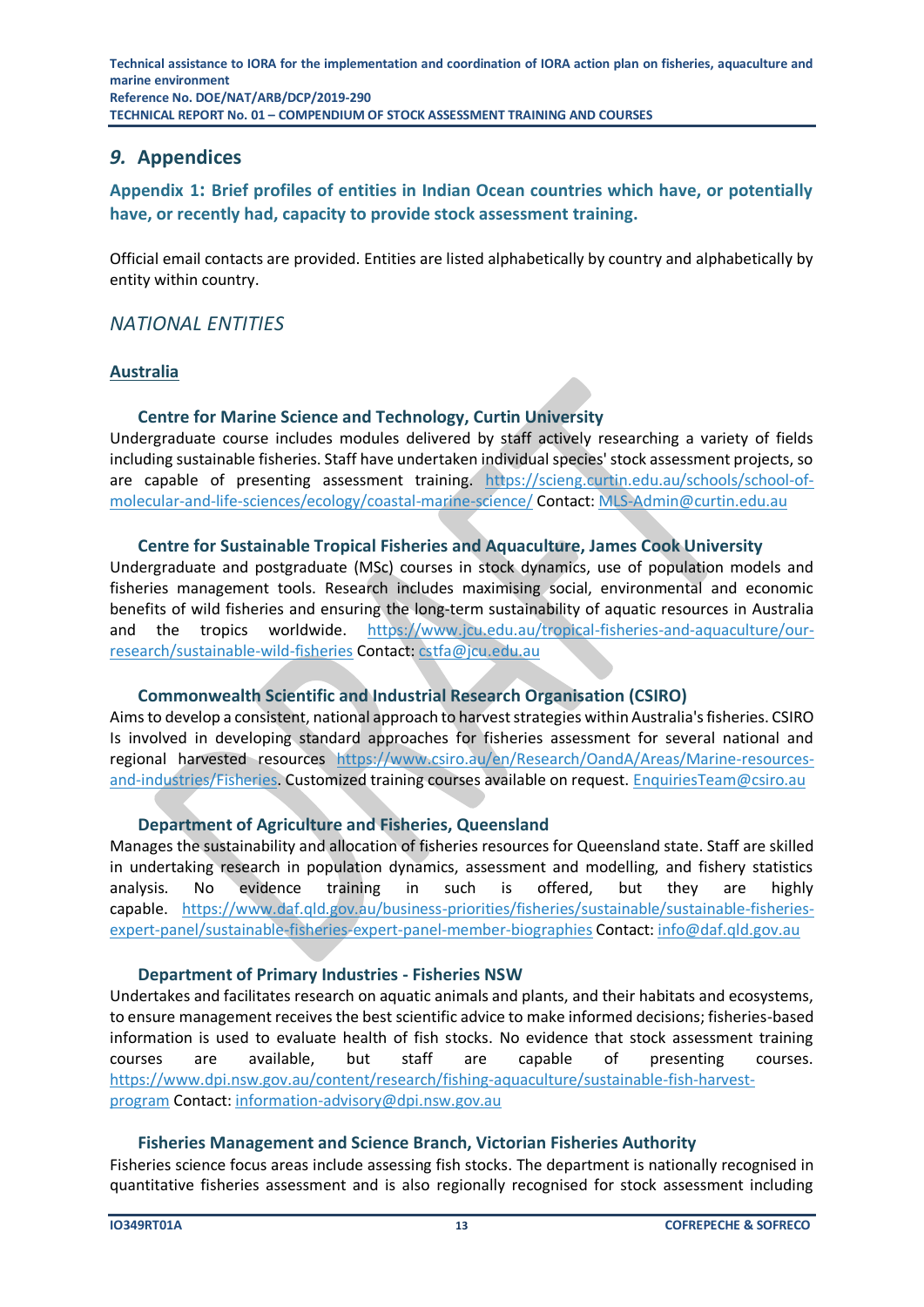monitoring and modelling key target fisheries. No indication that they offer training courses, but are certainly capable thereof. [https://vfa.vic.gov.au/science-in-fisheries/fisheries-management-and](https://vfa.vic.gov.au/science-in-fisheries/fisheries-management-and-science-branch)[science-branch](https://vfa.vic.gov.au/science-in-fisheries/fisheries-management-and-science-branch) Contact: Dallas.d'silva@vfa.vic.gov.au (Director)

#### **Fisheries Research and Development Corporation, Ministry for Agriculture, Fisheries and Forestry**

Plans, invests in and manages fisheries research and development throughout Australia. Includes coordination of monitoring and evaluating, facilitating dissemination and extension. They funded a course and consultancy in fish stock assessment techniques on behalf of the Department of Agriculture, Water & Environment several years ago, and more recently (2018) arranged custom training and technical support for fishery stock assessment software. <https://www.frdc.com.au/project/2018-148>Contact: [frdc@frdc.com.au](mailto:frdc@frdc.com.au) 

#### **Indian Ocean Marine Research Centre (IOMRC)**

A multidisciplinary collaborative institute based at the University of Western Australia, supported by the Australian Institute of Marine Science, CSIRO and the Western Australian Department of Primary Industries and Regional Development. Can draw on staff based at the institute to run fisheries stock assessment courses. <https://www.uwa.edu.au/facilities/indian-ocean-marine-research-centre> Contact: [oceans@uwa.edu.au](mailto:oceans@uwa.edu.au)

#### **Institute for Marine and Antarctic Studies (IMAS); University of Tasmania**

Supports the long-term sustainable harvest of wild marine resources. Stock assessments are undertaken by IMAS as service provider to the Tasmanian Government (Department of Primary Industries, Parks, Water and Environment); includes building capacity of people in temperate marine research, including postgraduate students. [https://www.imas.utas.edu.au/research/fisheries-and](https://www.imas.utas.edu.au/research/fisheries-and-aquaculture/fisheries)[aquaculture/fisheries.](https://www.imas.utas.edu.au/research/fisheries-and-aquaculture/fisheries) Contact: [fishing.enquiries@dpipwe.tas.gov.au](mailto:fishing.enquiries@dpipwe.tas.gov.au)

#### **South Australian Research and Development Institute (SARDI); The Department of Primary Industries and Regions (PIRSA)**

Provides scientific advice to State and Commonwealth Governments about the sustainable management of Australia's fisheries resources; scientists specialise in stock assessment of commercial and recreational marine and inland waters fisheries, and developing sophisticated stock assessment models. Have the capabilities to present training courses. [https://pir.sa.gov.au/research/research\\_specialties/aquatic\\_sciences/fisheries.](https://pir.sa.gov.au/research/research_specialties/aquatic_sciences/fisheries) Contact: [pirsa.sardi@sa.gov.au](mailto:pirsa.sardi@sa.gov.au)

#### **University of Technology Sydney**

Undergraduate courses include analysing/interpreting data for fish stock assessment, and using established modelling techniques and interpreting results for fish stock assessment and management and applying these to issues and conflicts in fishery management. [https://handbook.uts.edu.au/subjects/details/91118.html.](https://handbook.uts.edu.au/subjects/details/91118.html) Contact: [science.lifesciences@uts.edu.au](mailto:science.lifesciences@uts.edu.au)

#### **Western Australian Fisheries and Marine Research Labs (WAFMRL) - Department of Primary Industry and Regional Development (DPIRD)**

Has a dedicated fish ageing unit and specialist group of stock assessment/modellers (Stock Assessment and Data Analysis Branch). [https://www.fish.wa.gov.au/Sustainability-and-Environment/Fisheries-](https://www.fish.wa.gov.au/Sustainability-and-Environment/Fisheries-Science/Stock-assessment-and-data-analysis/Pages/index.aspx)[Science/Stock-assessment-and-data-analysis/Pages/index.aspx.](https://www.fish.wa.gov.au/Sustainability-and-Environment/Fisheries-Science/Stock-assessment-and-data-analysis/Pages/index.aspx) Did initially include facilities to provide short stock assessment courses as part of an Indian Ocean initiative and ran a couple of short training programs. This initiative has not developed further and is not part of the new DPIRD strategy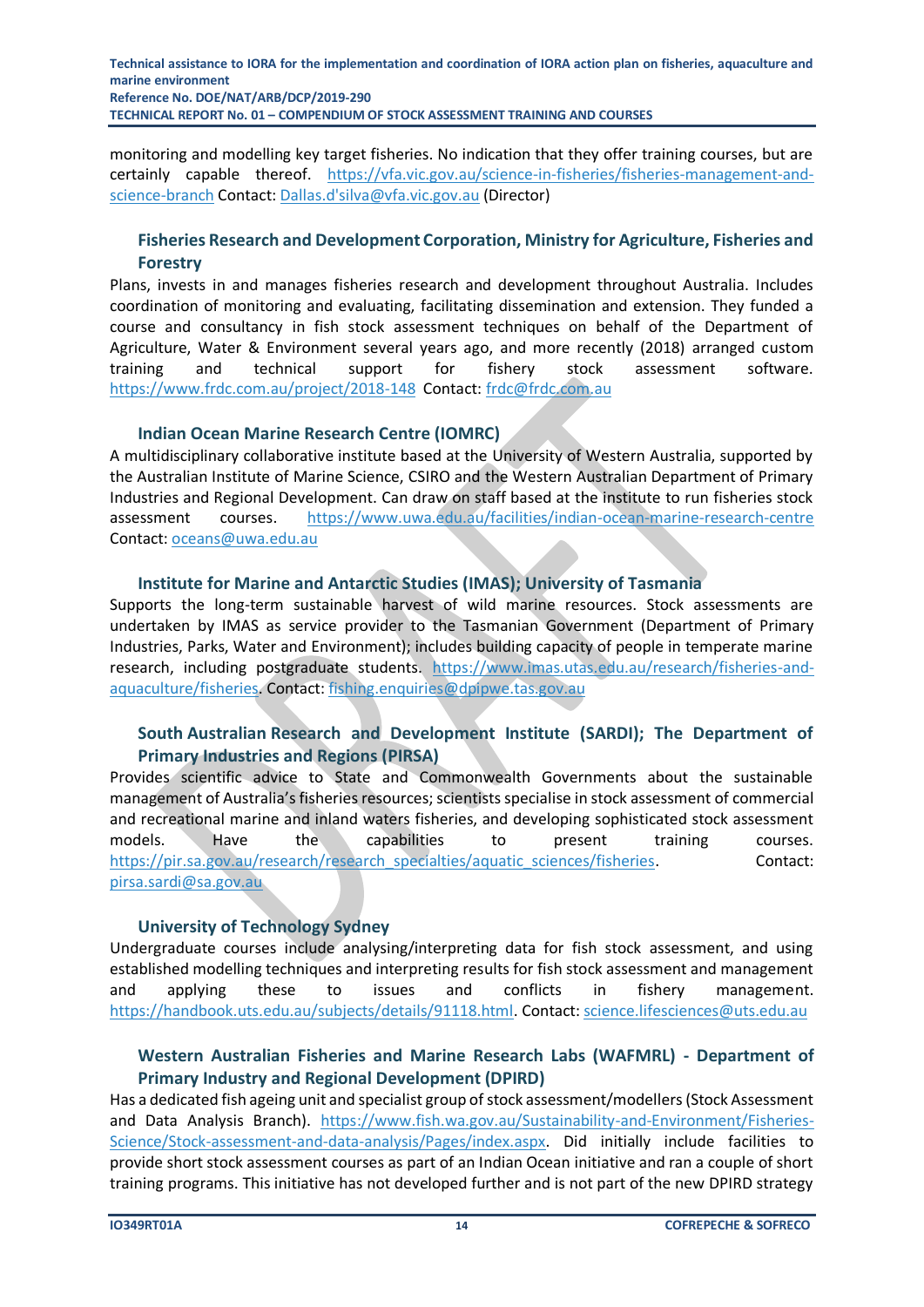but could possibly be resurrected if there was outside interest. Auto email contact [https://www.fish.wa.gov.au/About-Us/Contact-Us/Pages/Feedback.aspx.](https://www.fish.wa.gov.au/About-Us/Contact-Us/Pages/Feedback.aspx)

#### **Bangladesh**

#### **Department of Fisheries Management, Bangladesh Agricultural University**

Aims to advance knowledge, modern approaches and analytical techniques of fisheries and environmental management for sustainable development, exploitation and equitable use of aquatic resources of fresh, brackish and marine waters. Undergraduate course includes stock assessment, but no other evidence of training. [https://www.bau.edu.bd/pages/faculty\\_list/FM](https://www.bau.edu.bd/pages/faculty_list/FM) Contact: [nfo@bau.edu.bd](mailto:nfo@bau.edu.bd)

#### **Fisheries Department, Dhaka University**

Its vision is to advance the fisheries and aquaculture sectors by supplying high-quality human resources and research-based knowledge and technologies. Hosts a one-year MSc fisheries course with a stock assessment component, no other evidence of training.

[https://www.du.ac.bd/academic/department\\_item/AQF](https://www.du.ac.bd/academic/department_item/AQF) Contact[: fisheries@du.ac.bd](mailto:fisheries@du.ac.bd)

#### **India**

#### **Central Marine Fisheries Research Institute (CMFRI)**

Regularly conducts stock assessment courses for students, faculty staff, departmental fishery scientists. Customized stock assessment training organized for international researchers upon request. Also undertakes collaborative training in advanced stock assessment with international institutions. <https://core.ac.uk/download/pdf/95776188.pdf> Contact[: director.cmfri@icar.gov.in](mailto:director.cmfri@icar.gov.in)

#### **Central Institute of Fisheries Education (CIFE) - Indian Council of Agricultural Research (ICAR)**

A university centre of excellence in fisheries and allied disciplines. Regularly conducts stock assessment courses for students, faculty staff and fisheries department scientists. Customized stock assessment training is organized for international researchers upon request. Also undertakes collaborative training in advanced stock assessment with international institutions [www.cife.edu.in.](http://www.cife.edu.in/) Contact: [director@cife.edu.in](mailto:director@cife.edu.in)

#### **Fisheries College and Research Institute, Tamil Nadu Fisheries University**

Courses are presented to undergraduate and post-graduate (MSc, PhD) students at the university every year, by university staff. Courses for scientists and trainees can be provided on request. [https://www.tnjfu.ac.in/fcritut/programmes.php#pg-programme.](https://www.tnjfu.ac.in/fcritut/programmes.php#pg-programme) Contact: [info@tnjfu.ac.in](mailto:info@tnjfu.ac.in)

#### **Kerala University of Fisheries and Ocean Studies**

Aims to serve as a flagship of higher learning through demonstrated and growing excellence in teaching, research, extension, scholarship and creative work in fisheries (and other disciplines). Offers BSc and MSc courses with a stock assessment component. <http://kufos.ac.in/courses-offered/> Contact: [contact@kufos.ac.in](mailto:contact@kufos.ac.in)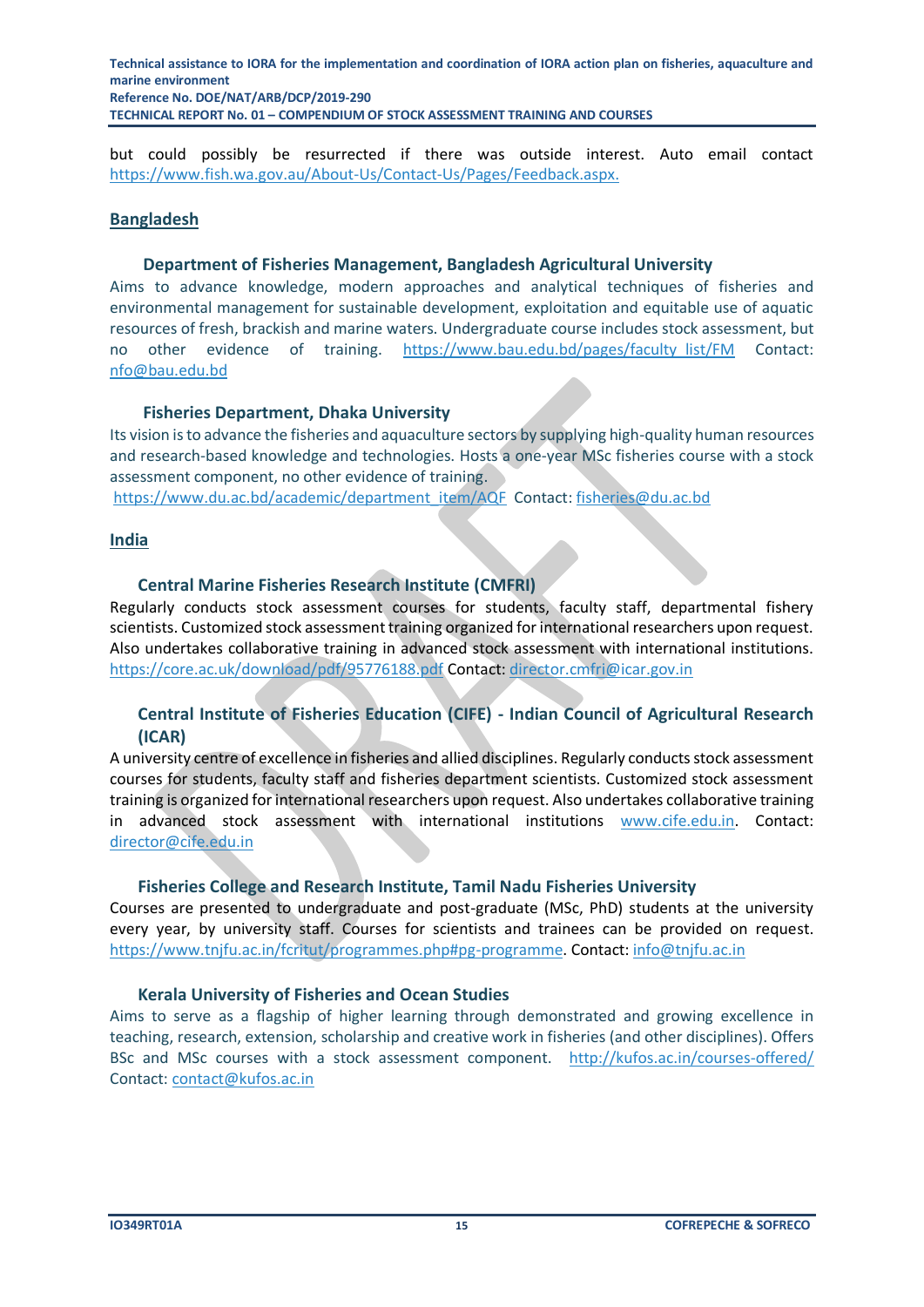#### **Indonesia<sup>7</sup>**

#### **Fisheries Research Centre (Pusat Riset Perikanan)**

Located within the Marine Fisheries Research and Human Resource Agency, the Fisheries Research Centre conducts routine and relevant research to support stock assessment. The Fisheries Research Centre hosts the Indonesian Fisheries Research Journal [http://ejournal](http://ejournal-balitbang.kkp.go.id/index.php/ifrj/about/editorialPolicies#focusAndScope)[balitbang.kkp.go.id/index.php/ifrj/about/editorialPolicies#focusAndScope](http://ejournal-balitbang.kkp.go.id/index.php/ifrj/about/editorialPolicies#focusAndScope) an international peerreviewed and open access journal that publishes scientific articles in the field of fisheries and conservation. The journal occasionally includes contributions on stock assessment from its staff as well as the National Commission for Fish Stock Assessment and from the Research Institute for Tuna Fisherie[s http://ejournal-balitbang.kkp.go.id/index.php/ifrj/article/view/8209/6680](http://ejournal-balitbang.kkp.go.id/index.php/ifrj/article/view/8209/6680)

#### **National Commission for Fish Stock Assessment (Komnas Kajistan)**

This National Commission collects and assesses all relevant information to determine stock status in form of estimation of stock potential, level of utilisation and total allowable catch. It presents its work to the Minister of Marine Affairs and Fisheries. Established in 2005 (FAO Country Profile), it produces marine resources status reports over periods of 3 – 5 years. [https://kkp.go.id/brsdm/pusriskan/artikel/6918-pertemuan-komisi-nasional-pengkajian-sumber](https://kkp.go.id/brsdm/pusriskan/artikel/6918-pertemuan-komisi-nasional-pengkajian-sumber-daya-ikan-komnas-kajiskan-2018)[daya-ikan-komnas-kajiskan-2018](https://kkp.go.id/brsdm/pusriskan/artikel/6918-pertemuan-komisi-nasional-pengkajian-sumber-daya-ikan-komnas-kajiskan-2018)

#### **Iran**

#### **Persian Gulf and Oman Sea Ecological Research Centre - Iranian Fisheries Science Research Institute; Ministry of science, research and technology**

Research activities of the Institute are organized in different research departments including for marine stocks evaluation; has a Biology and Stock Assessment Department for stock assessment of commercial fish, shrimp and molluscs. They hold training courses for staff, scholars, researchers and students, but it is not specified if this includes stock assessment. [http://ifro.ir](http://ifro.ir/) Contact: http://english.ifsri.ir/default.aspx

#### **Gorgan University of Agricultural Sciences and Natural Resources**

Difficult to determine the facilities available, primarily in Persian on the website and is not Google friendly. https://gau.academia.edu/. Appear to offer fisheries courses to students. Possible contact : [ravabet.gorgan@gmail.com](mailto:ravabet.gorgan@gmail.com)

#### **Kenya**

#### **Technical University of Mombasa, Environment and Health Sciences**

Stock assessment as a course unit is offered to students studying BSc in Fisheries and Oceanography, BSc in Marine Resource Management and MSc in Fisheries and Aquaculture. Collaborates with the Kenya Marine and Fisheries Research Institute (KMFRI) which has limited capacity to undertake assessments. [https://www.tum.ac.ke/academics/courses.](https://www.tum.ac.ke/academics/courses) Contact: [info@tum.ac.ke](mailto:info@tum.ac.ke)

<sup>7</sup> It was difficult to access the entities with capacity to provide stock assessment courses and training in Indonesia because these seem to mostly exist on internet sites in the national language. Two are provided based on the response received from the stock assessment questionnaire. Possibly significantly more capacity exists than what is reflected in the two entities presented.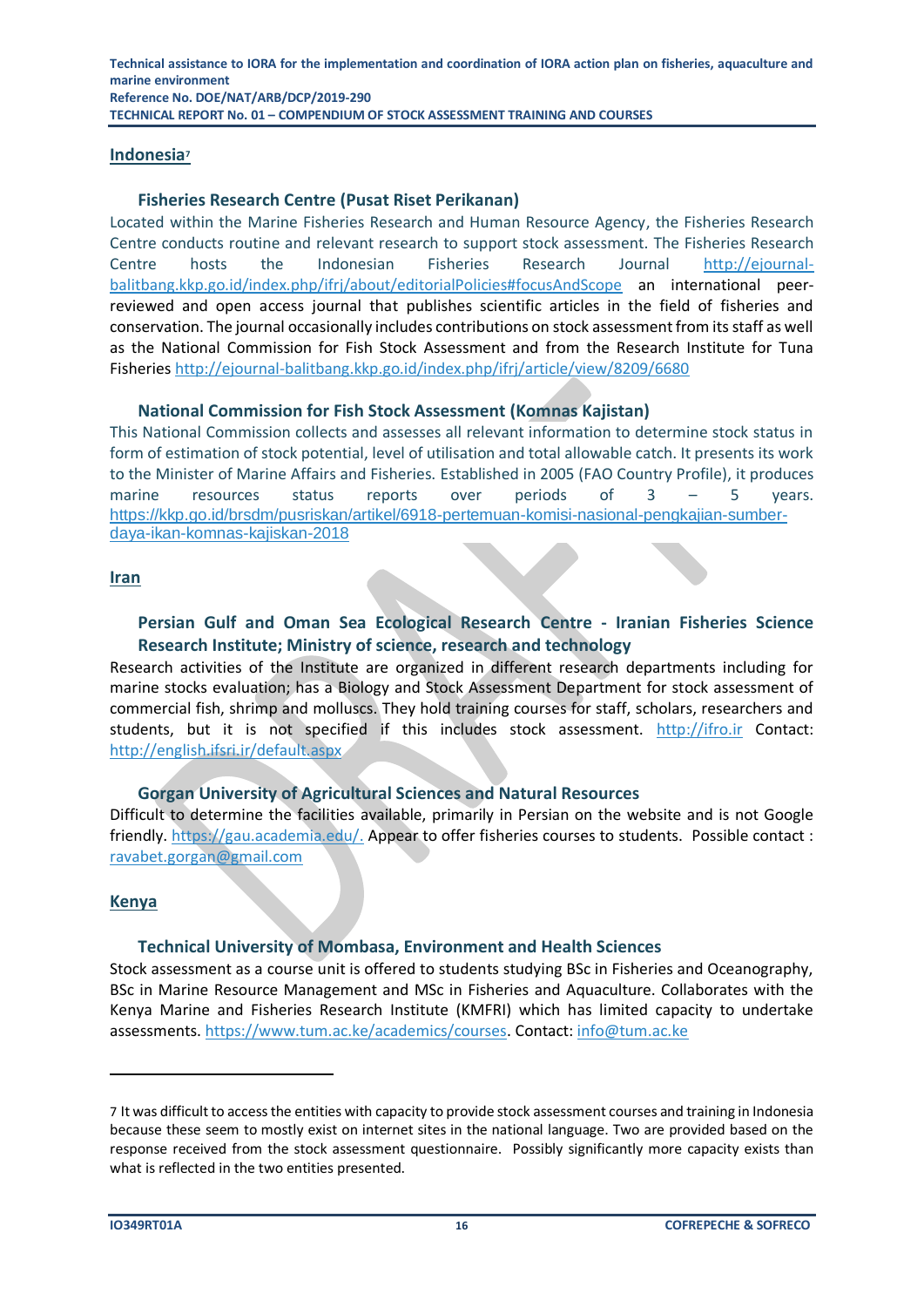#### **Malaysia**

#### **Fisheries Research Institute, Department of Fisheries**

The institute is responsible for undertaking research on varied aspects of fisheries, including shipbased fisheries assessment surveys. Does not appear to offer training in stock assessment, but could have capacity to do so. [https://www.dof.gov.my/fri.php.](https://www.dof.gov.my/fri.php) Contact: [fri\\_helpdesk@dof.gov.my](mailto:fri_helpdesk@dof.gov.my)

#### **Mauritius**

#### **Albion Fisheries Research Centre**

Undertakes collaborative research/studies with regional, international organisations such as IOTC for the management of tuna stocks in the Indian Ocean, and the Indian Ocean Commission (COI) in fisheries, including assessment of new resources, and fish stock assessment (artisanal, banks and tuna). Availability of training courses not explicitly mentioned but likely some capacity for this. https://blueconomy.govmu.org/Pages/Departments/Albion%20Fisheries%20Research%20Centre%20 (AFRC)/AFRC.aspx. Contact: [fisheries@govmu.org](mailto:fisheries@govmu.org)

#### **Mozambique**

#### **National Institute for Fisheries Research (IIP)**

The institute has been re-organized, and intends to offer basic and advanced courses by IIP staff and partners to multiple targets in future. Based on personal experience, stock assessments on crustacean trawl fisheries are undertaken regularly; reasonable inhouse capacity has increased with inputs from external consultants, but has limited capacity in terms of providing training courses. [http://www.iip.gov.mz/.](http://www.iip.gov.mz/) Contact[: iip@iip.gov.mz](mailto:iip@iip.gov.mz)

#### **Oman**

#### **Department of Marine Science and Fisheries, Sultan Qaboos University**

Teaching of stock assessment was included in the undergraduate syllabus, and was presented by a foreign scientist on contract; he left the university in 2020 and has not been replaced. FAO organized a training course on methodologies for fish stock assessment in 2013 in Oman. [https://www.squ.edu.om/agriculture/Academic-Department/Marine-Science-and-Fisheries.](https://www.squ.edu.om/agriculture/Academic-Department/Marine-Science-and-Fisheries) Contact: [michelc@squ.edu.om](mailto:michelc@squ.edu.om) (Head of Department)

#### **South Africa**

#### **Department of Agriculture, Forestry and Fisheries**

Manages the development and sustainable use of marine and coastal resources. Scientists undertake stock assessments to provide management advice on local harvest/effort levels and also participate in RFMOs and regional bodies. Training courses are not presented, but scientists are capable of contributing to courses. [www.daff.gov.za](http://www.daff.gov.za/)**.** Contact[: enquiries@daff.gov.za](mailto:enquiries@daff.gov.za)

#### **Department of Ichthyology and Fisheries Science (DIFS), Rhodes University**

Run an annual basic stock assessment course for undergraduate students. [https://www.ru.ac.za/ichthyology/studentresources/ichthyology3/populationecology/.](https://www.ru.ac.za/ichthyology/studentresources/ichthyology3/populationecology/) Scientists also undertake stock assessments in collaboration with other institutions. DIFS (and the South African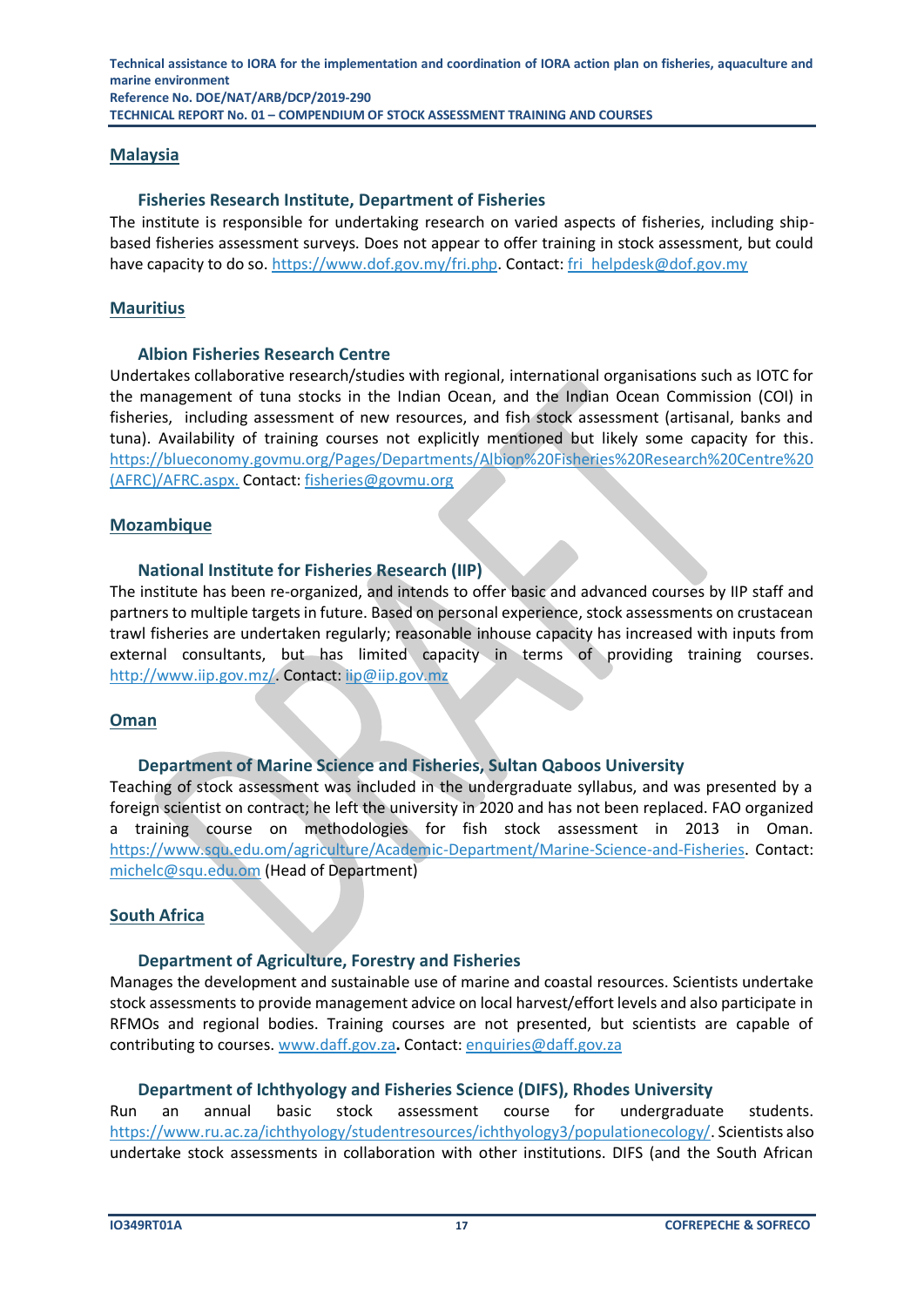Institute for Aquatic Biodiversity as its main partner) has recently become an African Union Centre of Excellence for training in Aquaculture and Marine Fisheries. Contact[: difs@ru.ac.za](mailto:difs@ru.ac.za)

#### **Marine Resource Assessment and Management Group (MARAM), University of Cape Town**

Undertakes advanced stock assessments for the South African Department of Fisheries, and other countries on contract. Has run and has the capacity to run assessment training courses for young scientists and managers but does not do so regularly; elements of stock assessment also presented to a local university as part of coursework undergraduate degrees. [http://www.maram.uct.ac.za/maram/research.](http://www.maram.uct.ac.za/maram/research) Contact: [di.lapidoloureiro@uct.ac.za](mailto:di.lapidoloureiro@uct.ac.za) (Secretary)

#### **Oceanographic Research Institute (ORI)**

An NPO NGO which undertakes applied marine research in the SWIO region. Basic stock assessments are done on an ad hoc basis. https://www.saambr.org.za/research-2/#demersal. Presents a course on basic stock assessment principles and techniques to BSc hons. (4<sup>th</sup> year) students at the local university. Contact: [info@saambr.org.za](mailto:info@saambr.org.za)

#### **Sri Lanka**

#### **The National Aquatic Resources Research and Development Agency (NARA)**

The Marine Biological Resources Division (MBRD) indicates that it undertakes monitoring and scientific assessments and predictions of the status of finfish and shellfish stocks in Sri Lankan waters, but independent indications are that there is limited stock assessment capacity, including for presenting training[. http://www.nara.ac.lk/?page\\_id=475.](http://www.nara.ac.lk/?page_id=475) Contact: postmaster@nara.ac.lk

#### **Thailand**

#### **Fisheries Resource Assessment Group, Marine Fisheries Research and Development Division, Department of Fisheries**

Scientists estimate potential harvest levels of fisheries resources, including undertaking analysis and evaluation of effective means of fisheries management. Assessments are undertaken with other local institutions, but training in assessments is not described. [https://www.fisheries.go.th/.](https://www.fisheries.go.th/) Contact:

#### **For other IORA MS (Comoros, Madagascar, Maldives, Seychelles, Singapore, Somalia, United Republic of Tanzania, United Arab Emirates and Yemen)**

There was no evidence of their having capacity to present stock assessment training, albeit that scientists and managers at fisheries entities in some of these countries may have undergone training.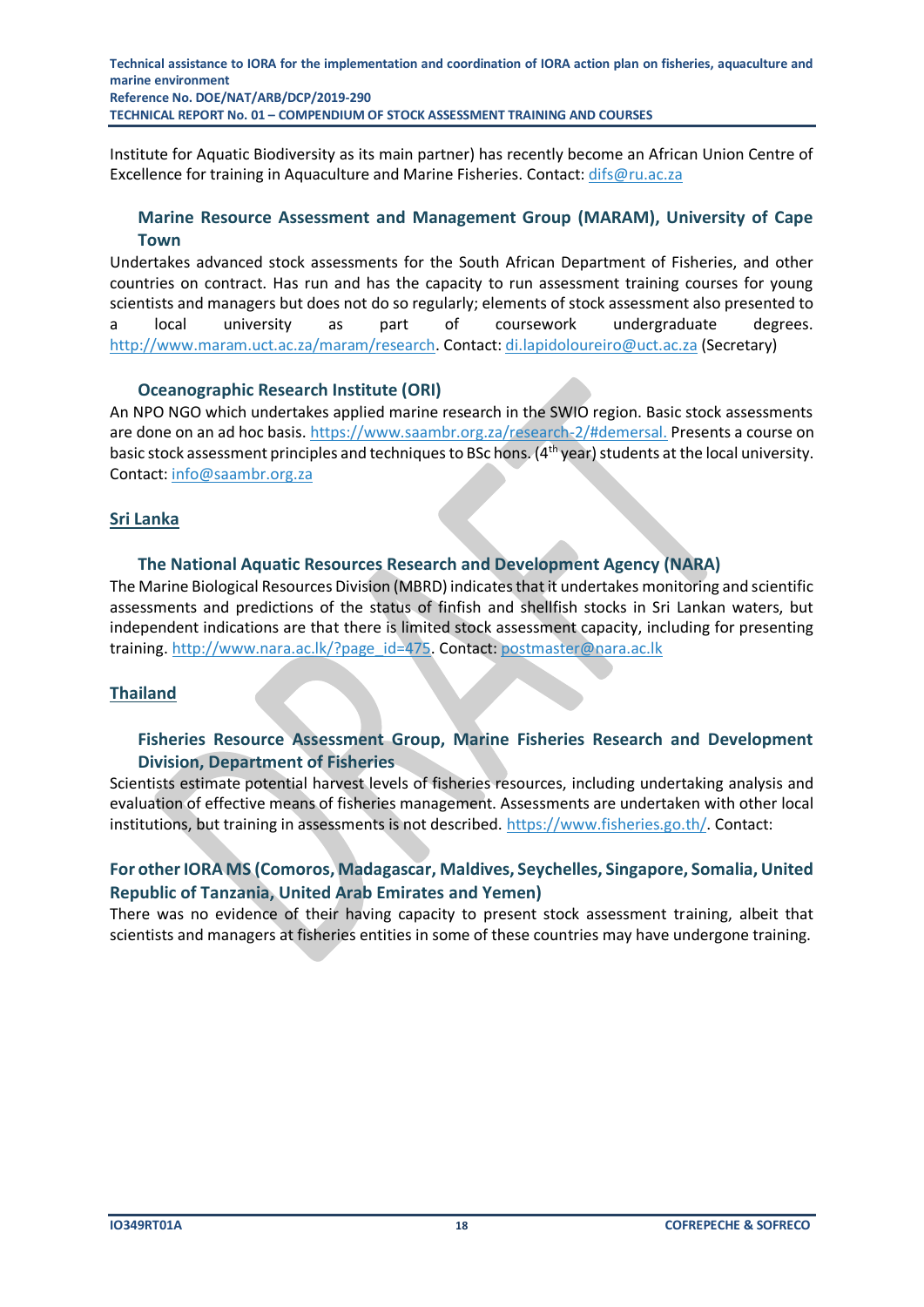# *REGIONAL ENTITIES*

# **Asia-Pacific Fishery Commission (APFIC)**

Advisory body on coastal fisheries under the aegis of FAO. Its objective is to promote the full and proper use of living aquatic resources in the region from the Indian Ocean to the Pacific Ocean; does not appear to have run stock assessment courses recently, but could facilitate and support such. [http://www.fao.org/asiapacific/apfic/en/.](http://www.fao.org/asiapacific/apfic/en/) Contact: [simon.fungesmith@fao.org](mailto:simon.fungesmith@fao.org) (Secretary)

#### **Bay of Bengal Large Marine Ecosystem (BOBLME)**

A regional project; FAO and IUCN have partnered to support the development of the full project document for BOBLME to improve regional management of the Bay of Bengal environment and its fisheries. Relevant to stock assessment capacity is that working groups have been established for fisheries statistics and two transboundary fish stocks. Phase 2 is underway. [https://www.boblme.org.](https://www.boblme.org/) Auto email contact via<https://www.boblme.org/contact.html>

### **Commission for the Conservation of Southern Bluefin Tuna (CCSBT)**

Responsible for the management of southern bluefin tuna throughout its distribution; its objective is to ensure, through appropriate management, the conservation and optimum utilisation of southern bluefin tuna. The Scientific Committee undertakes and co-ordinates stock assessments, and there have been some capacity-building initiatives, including training.

[https://www.ccsbt.org/en/content/scientific-process.](https://www.ccsbt.org/en/content/scientific-process) Contact: [rkennedy@ccsbt.org](mailto:rkennedy@ccsbt.org) (Executive Secretary)

### **Fishing Data East Africa (FIDEA) – MeerWissen**

A German-funded regional project whose objectives are the development of a training curriculum and conducting training workshops to equip fisheries researchers and managers with the skills in data collection, analysis and interpretation for informed decision-making; and to contribute to the development of harmonised regional fisheries assessments and reporting guidelines relating to the SDG 14.4 target on the proportion of fish stocks that are sustainably fished. A training workshop has been held, but the project ends in June 2021. [https://meerwissen.org/partnership-projects/fidea.](https://meerwissen.org/partnership-projects/fidea) Contact: [info@meerwissen.org](mailto:info@meerwissen.org)

# **Indian Ocean Tuna Commission (IOTC)**

Intergovernmental organisation responsible for management of tuna and tuna-like species in the Indian Ocean. Provides capacity building and support programs for Members, including on these core topics relevant to stock assessment: How to interpret science advice as a manager; and country level implications arising from stock assessment results. [https://iotc.org/science/capacity-building-science.](https://iotc.org/science/capacity-building-science) Formal stock assessment training courses have not been held for some years, but there was IOTC support and participation in the BOBLME tuna assessment course (see above). Contact: [IOTC-](mailto:IOTC-Secretariat@fao.org)[Secretariat@fao.org](mailto:IOTC-Secretariat@fao.org) 

#### **South West Indian Ocean Fishery Commission (SWIOFC) - FAO**

Advisory body on coastal fisheries. Promotes sustainable utilization, management and development of living marine resources. Has working groups (Fisheries Data and Statistics, Demersal, Pelagic) which include stock assessments in their activities. Training courses for stock assessment are run irregularly with experts from FAO. [http://www.fao.org/fishery/rfb/swiofc/en.](http://www.fao.org/fishery/rfb/swiofc/en) Contact: [Vasco.Schmidt@fao.org](mailto:Vasco.Schmidt@fao.org) (Secretary a.i.)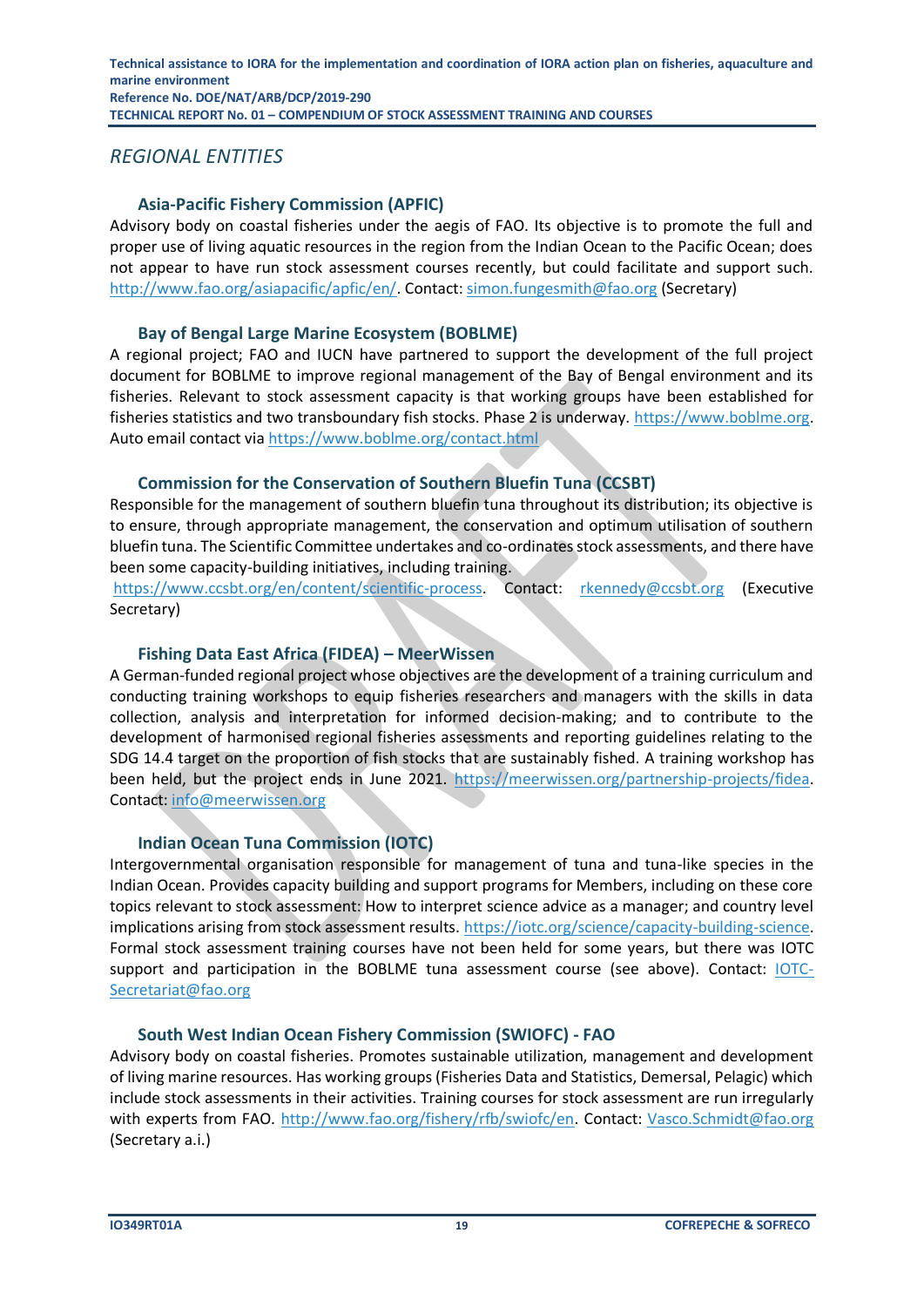#### **South-East Asian Fisheries Development Centre (SEAFDEC)**

A regional treaty organization which promotes sustainable fisheries development in Southeast Asia. Their training division only focuses on technology/ equipment/ gear. The Fisheries Research Dept focuses on promoting, undertaking, and coordinating research in fisheries post-harvest technology and developing of the fish processing industry in the region. The Marine Fishery Resources Development and Management Department has run stock assessment training courses. Expertise appears stronger in small pelagic acoustic surveys rather than modelling. [http://www.seafdec.org/strategies/.](http://www.seafdec.org/strategies/) Contact: [secretariat@seafdec.org](mailto:secretariat@seafdec.org)

#### **Worldfish - formerly International Center for Living Aquatic Resources Management (ICLARM)**

An international research institute, considered here as a regional entity. Conducts long-term coordinated research on principal fisheries problems, particularly small-scale fisheries. In early years, ICLARM undertook many trainings and produced many materials for stock assessment capacity building. There is less evidence of this in recent years, but they have the facilities and staff to do this. [https://www.worldfishcenter.org/content/resilient-small-scale-fisheries.](https://www.worldfishcenter.org/content/resilient-small-scale-fisheries) The ECOFISH-Bangladesh Project, a Worldfish initiative, included a once-off basic stock assessment course which was run by the project scientist and three experts from a U.S. university, for field level researchers, officers and managers from the Department of Fisheries and the Bangladesh Fisheries Research Institute. Contact: [worldfishcenter@cgiar.org](mailto:worldfishcenter@cgiar.org)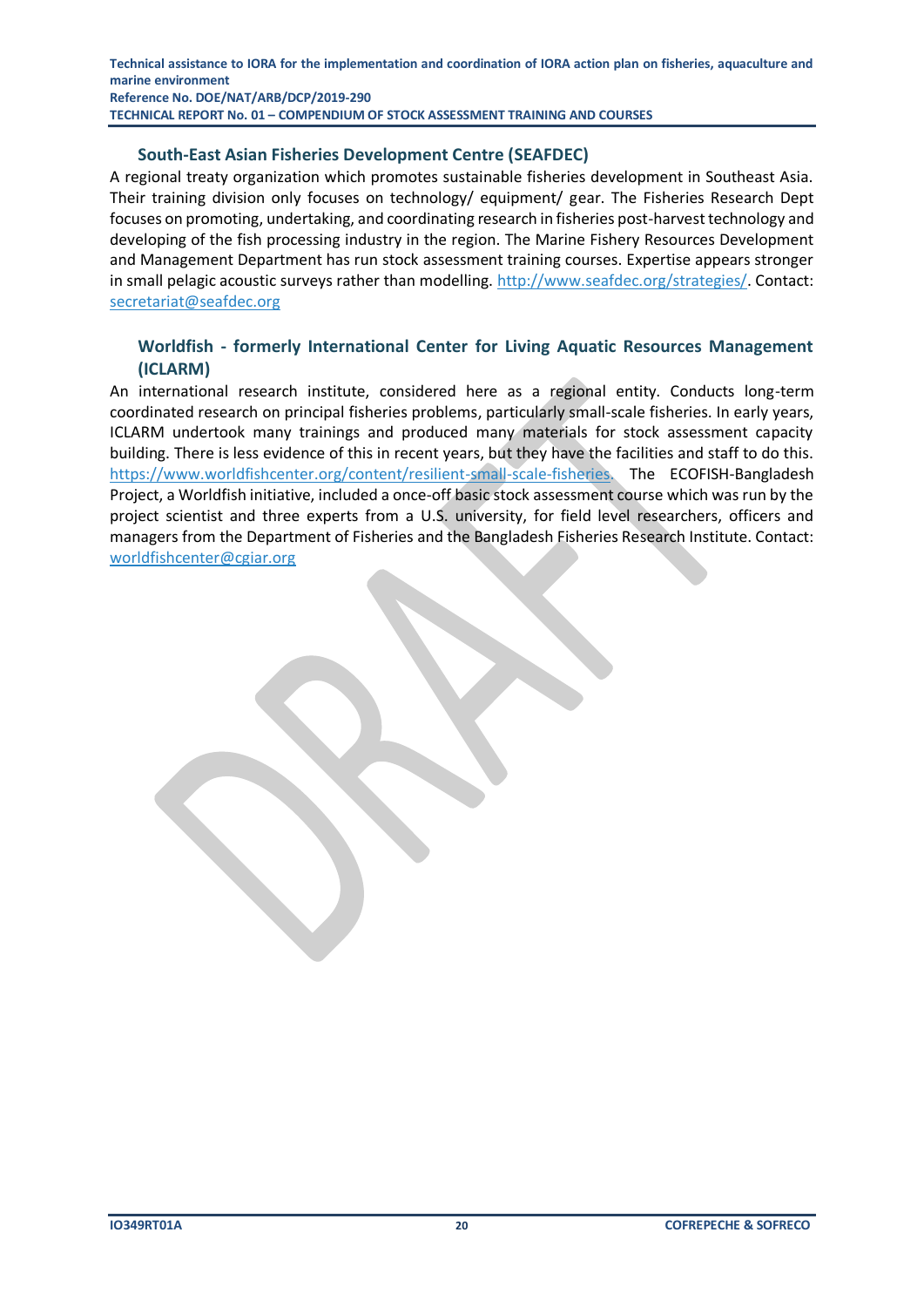#### <span id="page-20-0"></span>**Appendix 2: Examples of under/postgraduate stock assessment courses presented at universities as part of marine science degrees.**

The nature of these courses varies considerably from university to university, depending on the university's focus and staff capabilities; consequently the nature of the courses can change over relatively a short time scale. Stock assessment is a component (coursework module) of a broader degree in marine biology or fisheries science i.e. no coursework degrees specializing in stock assessment were encountered. Degrees in stock assessment are feasible, but are done as research-based theses, on topics proposed by supervisors. The contribution of the stock assessment module to the overall degree also varies considerably between universities – fisheries degrees tend to emphasize stock assessment more, while biological degrees do less; compulsory and/or elective stock assessment modules may be offered. Some universities insist on prerequisite modules being completed before students can embark on coursework degrees which include stock assessment modules. Generally there are biological elements (age, growth, maturation etc) which are also taught as part of the degree, which are important inputs to stock assessment; similarly, aspects of data collection may be covered as well.

**Central Institute of Fisheries Education (CIFE)**  <https://www.cife.edu.in/pdf/FRM-PhD-2014.pdf>

**Centre for Sustainable Tropical Fisheries and Aquaculture, James Cook University**  <https://secure.jcu.edu.au/app/studyfinder/?year=2018&subject=mb3150>

**University of Technology Sydney** 

<https://handbook.uts.edu.au/subjects/details/91118.html>

**Department of Ichthyology and Fisheries Science (DIFS)** 

<https://www.ru.ac.za/ichthyology/studentresources/ichthyology3/populationecology/>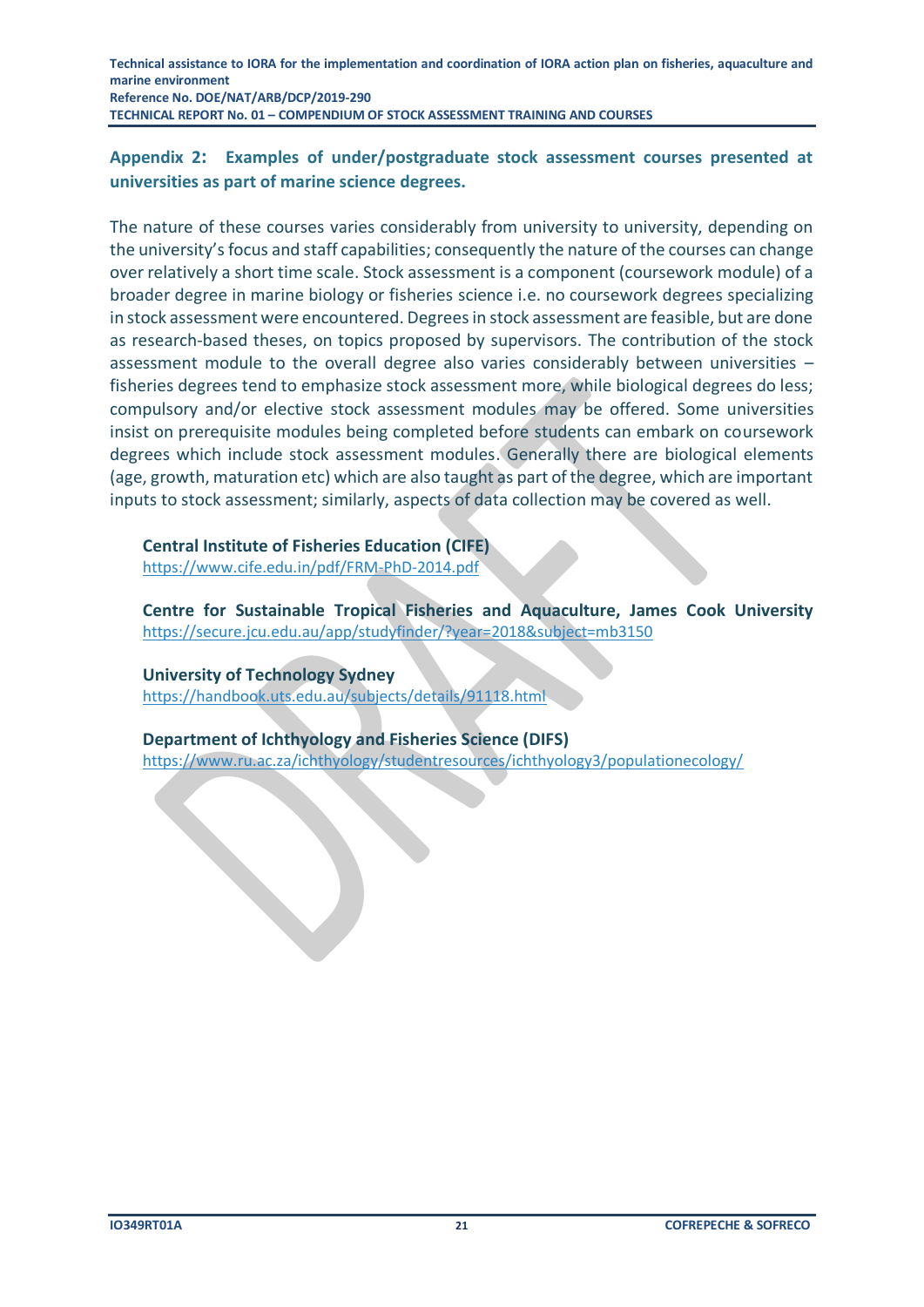#### <span id="page-21-0"></span>**Appendix 3: Centres of excellence for stock assessment training**

The Central Marine Fisheries Research Institute (CMFRI [www.cmfri.org.in\)](http://www.cmfri.org.in/) in Kochi, India, undertakes periodic stock assessment of important marine fish stocks of India. The institute has several branches, and regularly conducts stock assessment courses for students, university staff and fisheries department scientists. They also present customized stock assessment training for international researchers upon request, and undertake collaborative training in advanced stock assessment with international institutions. Topics include the importance of fish stock assessment to fisheries management, and stock assessment models and methods. An example is available in Appendix 4. In Mumbai, the Central Institute of Fisheries Education (CIFE [www.cife.edu.in\)](http://www.cife.edu.in/) of the Indian Council of Agricultural Research (ICAR) conducts customised programmes in all areas of fisheries. This includes postgraduate fisheries courses, and they also provide training for workers in the fisheries and aquaculture sectors from Afro-Asian countries. Topics include choice and application of stock assessment models, and data collection and software applications for fish stock assessment.

In Perth, the Western Australian Fisheries and Marine Research Labs (WAFMRL [https://www.fish.wa.gov.au/Sustainability-and-Environment/Fisheries-Science/Stock-assessment](https://www.fish.wa.gov.au/Sustainability-and-Environment/Fisheries-Science/Stock-assessment-and-data-analysis/Pages/index.aspx)[and-data-analysis/Pages/index.aspx\)](https://www.fish.wa.gov.au/Sustainability-and-Environment/Fisheries-Science/Stock-assessment-and-data-analysis/Pages/index.aspx) has facilities to provide stock assessment courses – these were developed as part of an Indian Ocean collaboration initiative, and some short training programmes were presented several years ago, but have not been held for some time. These could be restarted if there was sufficient interest. The Commonwealth Scientific and Industrial Research Organisation (CSIRO https://www.csiro.au/en/Research/OandA/Areas/Marine-resources-and-industries/Fisheries) has several branches throughout Australia, and have a large staff complement, several of whom are highly capable in stock assessments. They have presented ad hoc courses on request from various local and international clients on a variety of assessment topics (see Appendix 4 for examples).

In South Africa, the Marine Resource Assessment and Management Group (MARAM [http://www.maram.uct.ac.za/maram/research\)](http://www.maram.uct.ac.za/maram/research) in Cape Town has run stock assessment training courses but seldom does so. To train people to undertake stock assessments, they prefer to identify suitable applied mathematics students, and to build their capacity for the long term. The institute does also occasionally present training in stock assessment concepts to fisheries managers and decisionmakers to assist them in interpreting outputs from stock assessments. The recent recognition of the Department of Ichthyology and Fisheries Science (DIFS) in Grahamstown as an African Union Centre of Excellence for fisheries training also potentially offers scope for candidates seeking increased stock assessment capacity – in addition to their basic university undergraduate stock assessment courses. Being very recent, the content for AU training has not yet been decided, but stock assessment is likely to be included.